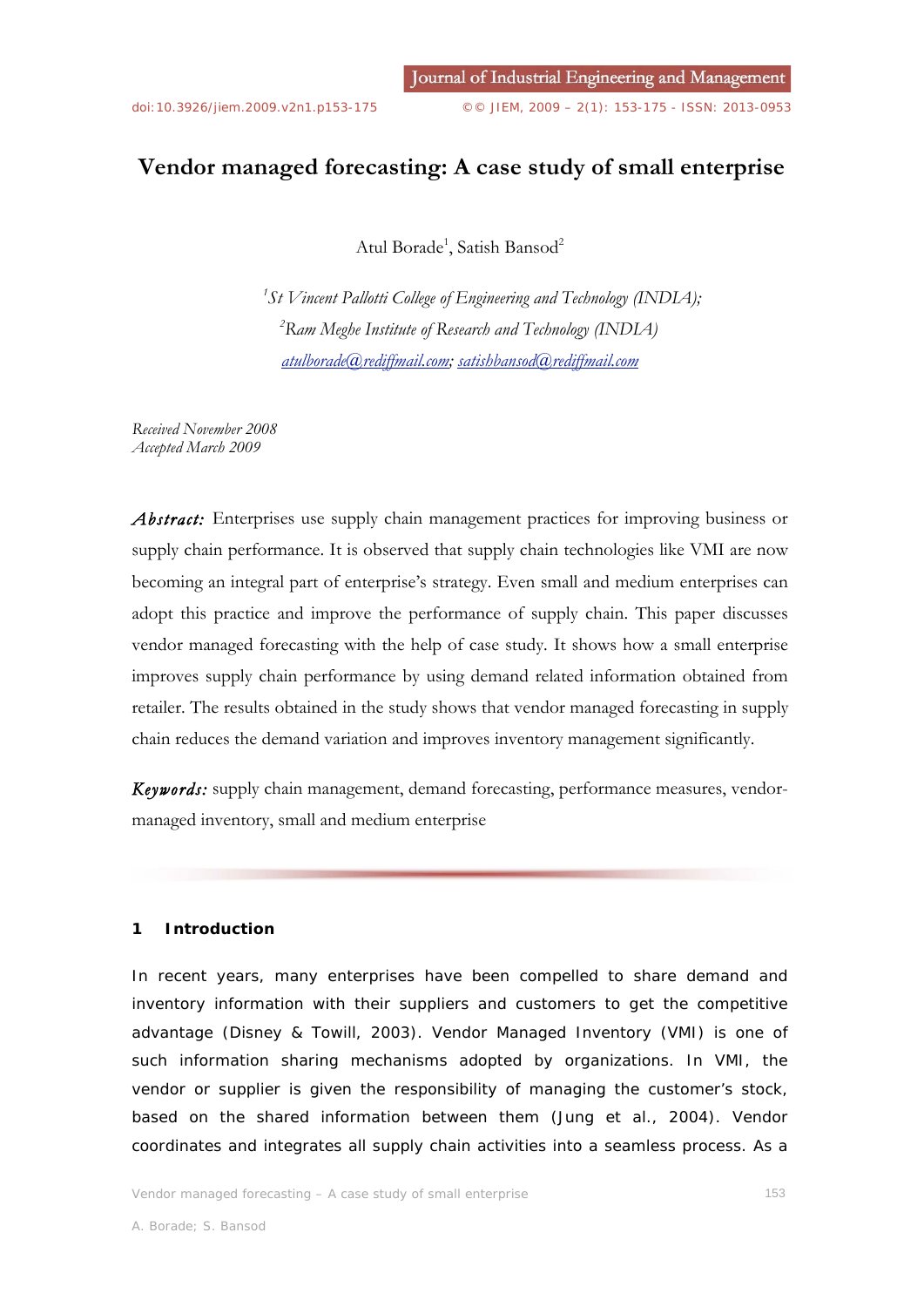result of VMI adoption drastic improvements are observed in supply chain and business performance.

Several performance measures have been reported in the literature to measure different aspects of the supply chain performance. Usually the measures are inventory levels, service levels, order fulfillment time, total supply chain cost, forecasting accuracy, supply chain flexibility, fill rates etc. A careful study of these measures shows that the common denominator is accurate demand forecasting. If the forecast is not accurate, the quantity ordered by retailers may not reflect the demand for the period and the errors in retailers forecast may pass to the supplier in form of distorted orders (Zhao et al., 2003). Therefore forecasting results are very influential in making managerial decisions and evaluating performance of the company (Haq & Kannan, 2006).

It has been observed that, to improve the accuracy of forecasts there is an incessant need to interact with supply chain partners and share right kind of information at right time. Enterprises adopt latest information technology tools to share real-time information. However, many Enterprises experiences difficulty in adoption of IT tools. Moreover, it is found that adoption is more difficult for small and medium enterprises. In a dedicated supply chain, where small and medium enterprises are under vendor managed inventory pact with retailers; the retailers and managers at SMEs do not have a capacity and capability of forecasting the demand accurately. Rudberg et al. (2002) have suggested that collaboration and demand information sharing with supply chain partners to establish a joint forecast; could reduce demand uncertainty within the supply chain. Taking the motivation we decided to adopt Vendor managed Inventory, specifically Vendor Managed Forecasting practice in a small scale Industry. It is known that for adopting VMI, organizations use supply chain software. Supply chain software's have an inbuilt algorithms based on statistical forecasting models which assist organizations in forecasting. The case company was not able to afford the software. Therefore, it was decided to go for traditional VMI and develop manual forecasts based on statistical models. The accuracy of the forecast highly depended on the information provided by retailers about the demand. So, information sharing mechanism was also developed.

In this paper we have studied vendor managed forecasting for a small-scale enterprise located at the central part of India. The objective of study is to show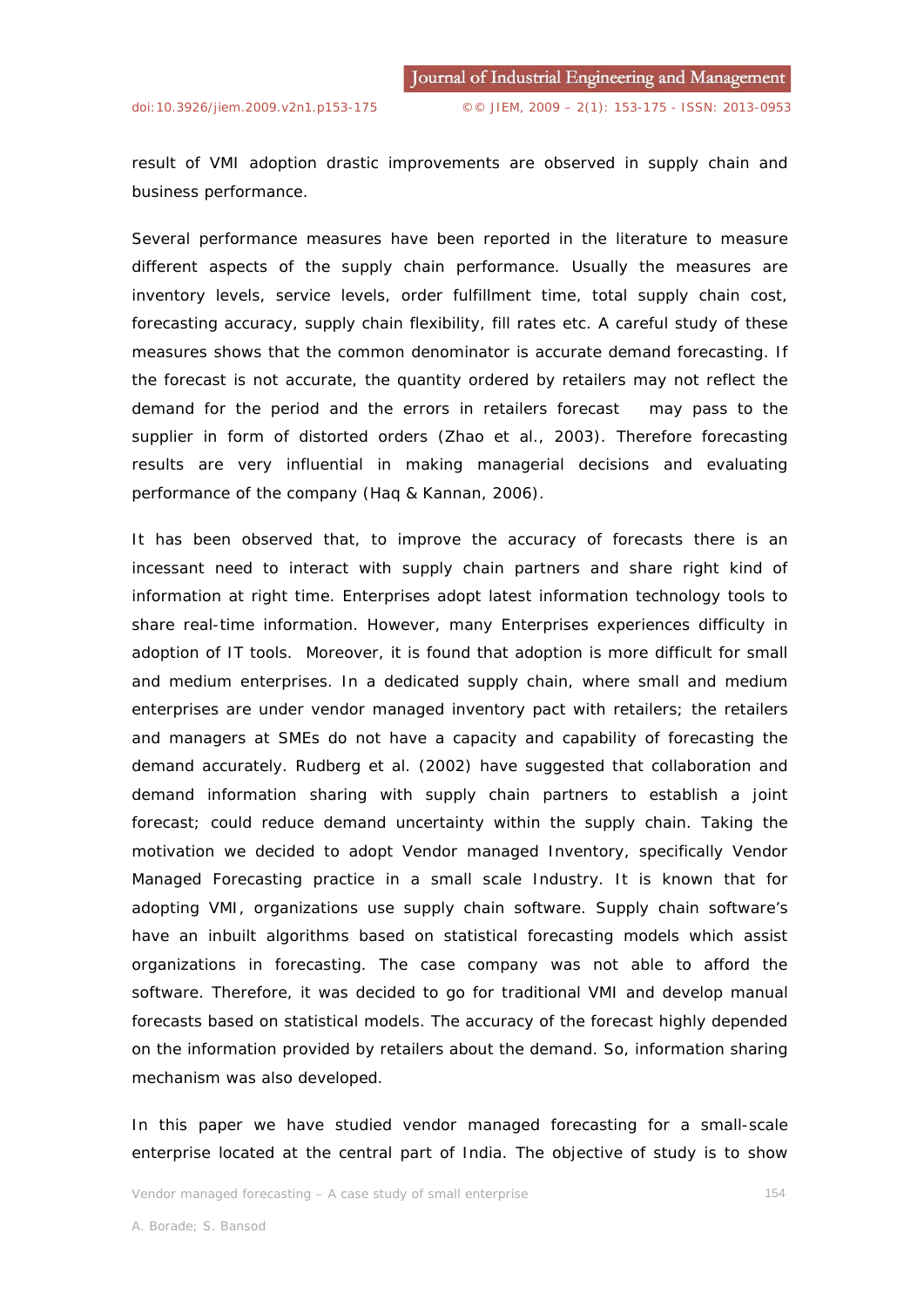how that information sharing mechanism helps a small-scale enterprise to make a better forecast and improve the supply chain performance. In the process we have compared the forecasts obtained from different statistical models .The remaining organization of the paper is as follows. In the section 2, we have presented the literature that focuses on quantitative forecasting models. Section 3, describes the case study and action research methodology. Section 4 ponders performance measurement. Section 5 discusses the results and finally in Section 6 conclusions are drawn.

## **2 Review of literature**

Vendor managed inventory demands vendor to perform host of activities. Activities start from arranging raw material from suppliers and ends when finished goods are delivered to customers. Production schedule, capital budgeting, manpower forecasting, marketing activities heavily depend upon the expected future sales. Hence, without any doubt, first and foremost activity is demand forecasting. Multinational companies use ERP or any other supply chain software for demand forecasting. In the case company software was not available so it was decided to make a forecast using traditional methods of forecasting. Traditional or statistical methods of forecasting are easy to understand and implement. However, there are varieties of models, which could be used. Therefore we tried to understand the various methods and their applications. We begin our literature review on statistical forecasting models by referring the famous book of (Box et al., 2004). Authors have provided deeper insights on the theory and practical applications of statistical models. Demand was assumed either linear or cyclic in nature. Initially, a general linear stochastic model was studied. Then, the properties and types of autoregressive moving average models (ARMA) were studied in detail. We know that certain observation exhibits non-stationary behavior; hence for these classes of stochastic time series, autoregressive integrated moving average (ARIMA) models were studied along with their properties.

We also investigated the relative capabilities of different forecasting methods and the effects of various horizon lengths and data periods. Holt et al. (1963); Harrison (1965); Raveh (1980) studied the issue of short-term sales forecasting with respect to the lead-time in inventory control problems. The impact of forecast on retail sales and retail stock was evaluated, and it was concluded that accurate sales forecast are important in effective inventory management. Authors also recognized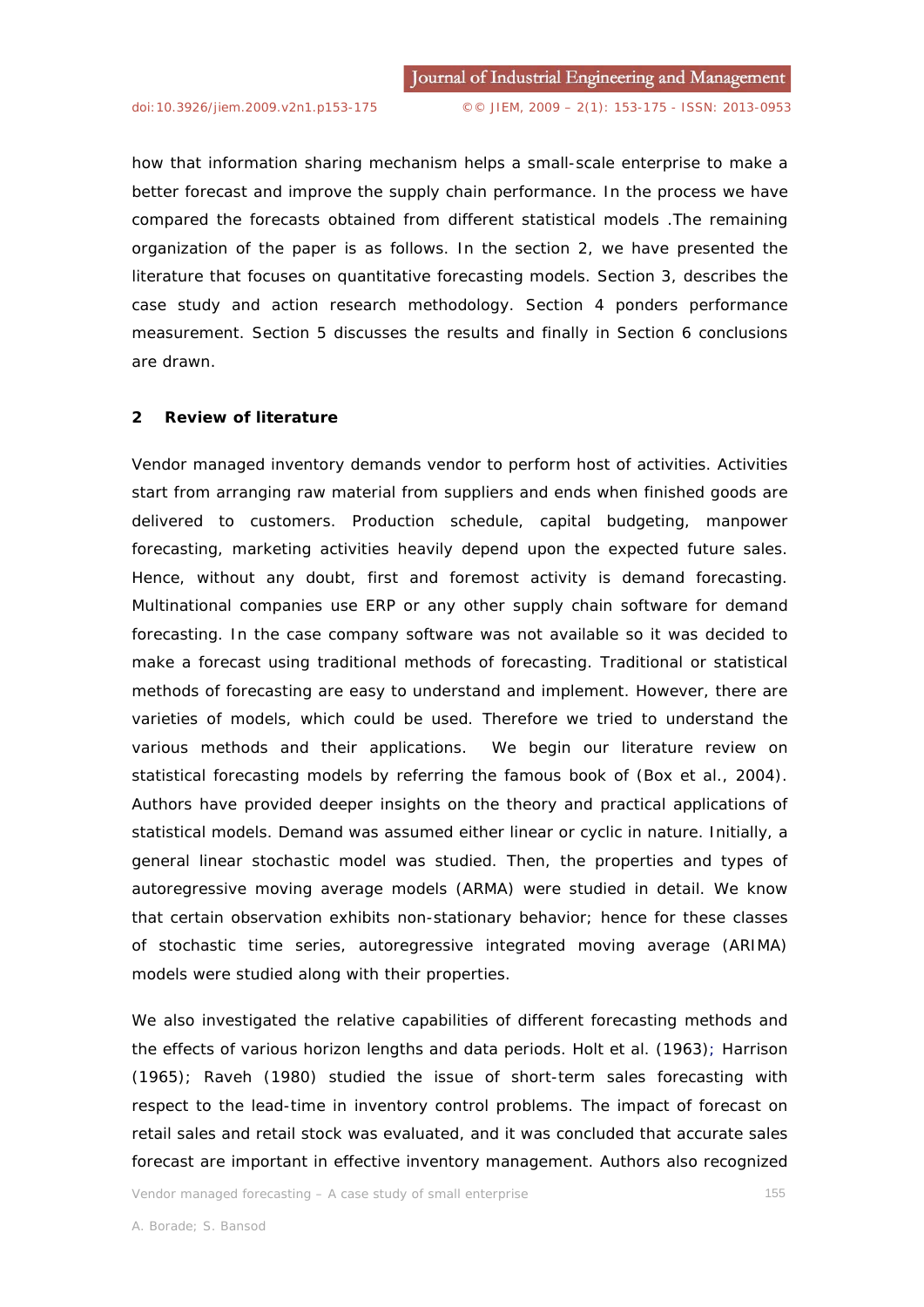the difference and effect of aggregate and disaggregate sales forecasting on inventory management. Whang and Huang (2007) identified effect of data type, horizon length, and data period factors on the performance of a forecasting model. It was found that even though data type is inherently dictated by chosen data, decision maker could specify controllable factors such as horizon length and data period.

Kurawarwala and Matsuo (1998) found that the traditional short term and medium term forecasting methods does not take in to account the shorter product life cycles. In shorter life cycle environments, the scarcity of data for any given product is offset by availability of data on prior similar products. Authors proposed a forecasting method that extracts relevant information from prior products and that supplements key information for forecasting. They empirically validated the model and show that the accuracy of the forecast for multiple periods is better than that of ARIMA models. For time series with a long history, Sharda and Patil (1992) showed that sophisticated time series methods such as decomposition models and Box-Jenkins models could provide compatible results.

Modeling seasonal time series is a challenging task. One popular approach to deal with seasonal data is to remove the seasonal component first, and then estimate other components. Many practitioners in various forecasting applications have satisfactorily adopted this practice of seasonal adjustment (Chu & Zhang, 2003). Research by Withycombe (1989) as cited in Dekkar et al. (2004) showed a different approach for seasonal adjustment. Instead of updating seasonal indices, like in the Holt–Winters' method, author used the improved seasonal estimates to deseasonalize each series in the group, before extrapolation by Double Exponential Smoothing, and reseasonalize afterwards. Bunn and Vassilopoulos (1999) as cited in Dekkar et al. (2004) addressed the issue of estimating seasonal indices for multi-item, short-term forecasting, based upon both individual time series estimates and groups of similar time series. This development of the joint use of individual and group seasonal estimation was extended in two directions. One method was derived from the procedures developed for combining forecasts. The second method employed Stein Rules to obtain shrinkage estimates of seasonal components. Authors showed that combined indices offer highest improvement in forecasting performance.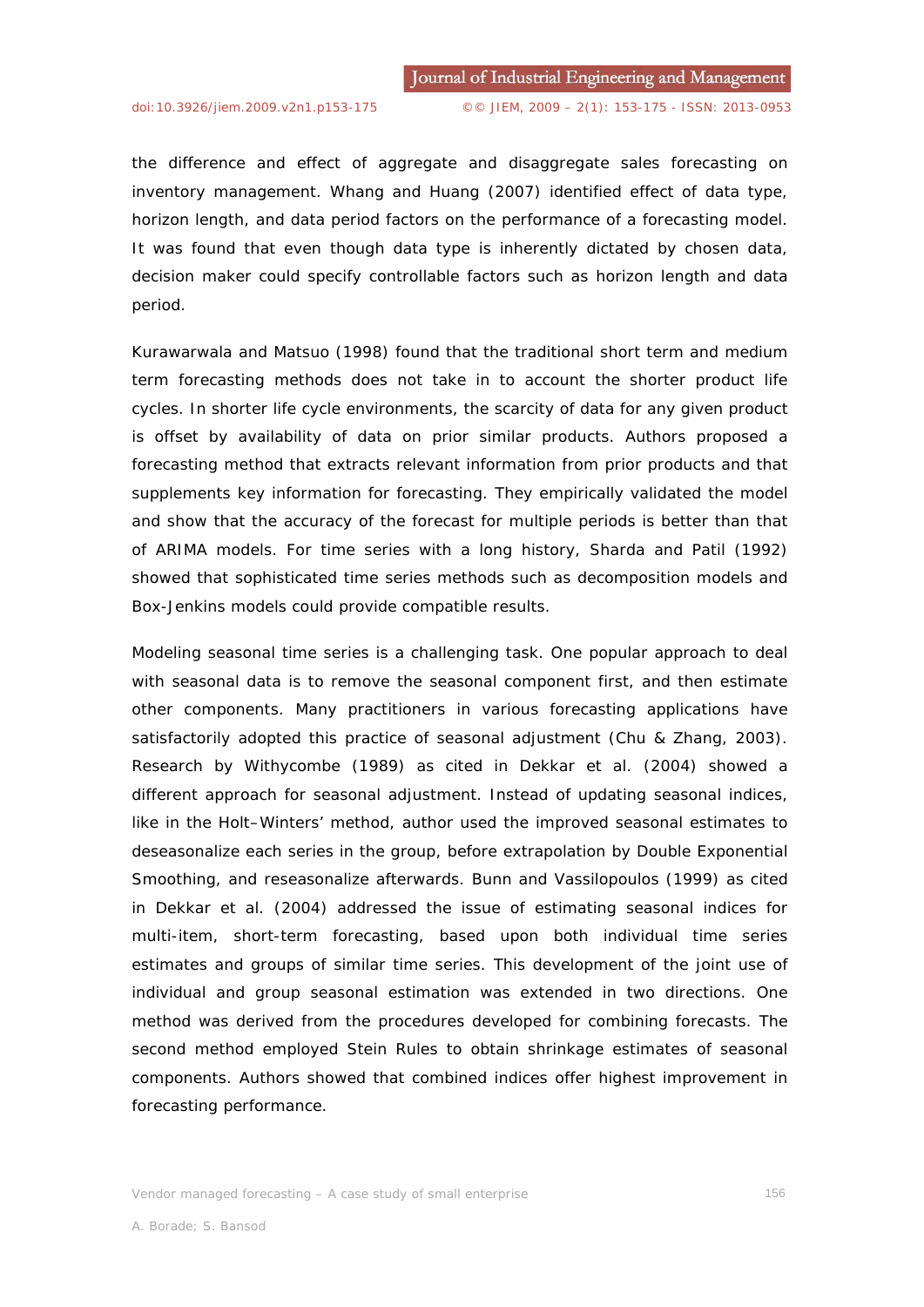Yelland (2006) discussed number of stable seasonal pattern models from the literature, which have been evaluated for making forecast revisions at Sun Microsystems, Inc. Commonalities between the models are elucidated using a general theoretical framework, and a straightforward sample based mechanism is described that affords great flexibility in the design and use of stable seasonal pattern models. With simulations based on actual sales series of selected Sun products, the forecast performance of each model and its fit to the data are determined and compared with those of the others. Dekkar et al. (2004) found that standard forecasting methods that are designed to cope with seasonal demand often are no longer applicable in practice. Due to growing assortments and shorter product life cycles, demand data may show too high variation or may be insufficient to construct reliable forecast models at the individual item level. Authors presented alternative forecasting methods that are based on using demand information from a higher aggregation level and on combining forecasts. Synder et al. (2004) argued that the random error component of a demand series depends on trend and seasonal effects. They derived formulae for the mean and variance of LTD for many common forms of exponential smoothing and examined the impact of stochastic lead-times for the special case corresponding to simple exponential smoothing. These formulae ensured safety stocks adjustments according to the changes in trend or changes in season. Researchers observed that when the data is insufficient to characterize the system, grey forecasting models could give very promising results. One such application is found in (Tseng et al., 2001). Authors provided an application of grey theory to time series problems, which include seasonality. Authors proved that the GM (1, 1) grey model is insufficient for forecasting seasonal time series. They proposed to use the ratio-to-moving average method to remove the seasonality out of seasonal time series.

Few researchers have suggested and developed tailor-made statistical models. For example, Winklhofera and Diamantopoulos (2003) presented and tested a path model of export sales forecasting behavior and performance that incorporated organizational and export-specific characteristics. The results indicated that the key determinants of export sales forecasting performance are organizational commitment, in addition to the resources devoted to the forecasting function. Frees and Millar (2004) introduced the longitudinal data mixed model, a class of models that extends the traditional two-way error components longitudinal data models with the framework of a mixed linear model. Authors developed a forecast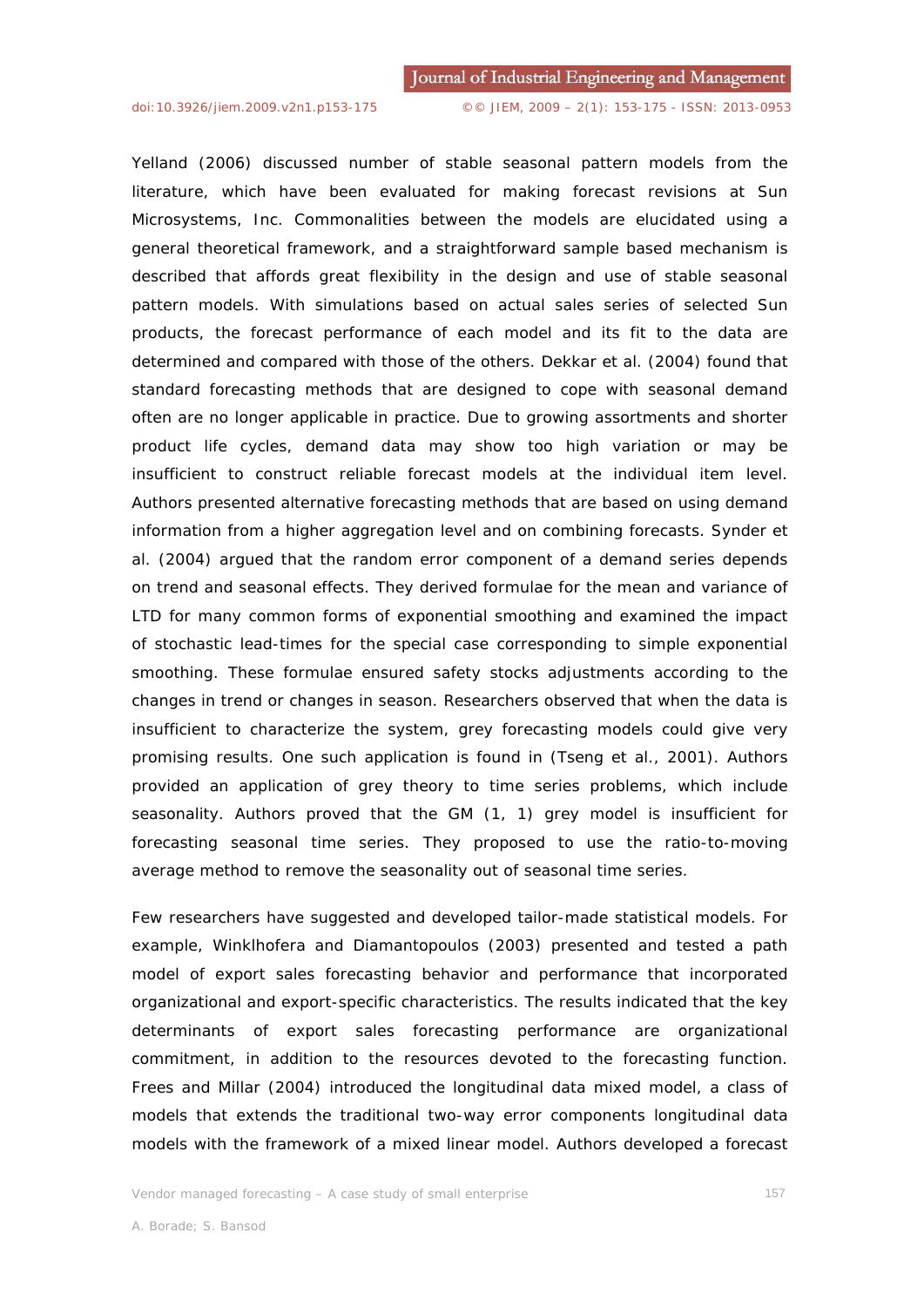model using a class of linear mixed longitudinal, or panel, data models. Forecasts were derived as special cases of best linear unbiased predictors, also known as BLUPs, and were optimal predictors of future realizations of the response. It was shown that the BLUP forecast arises from three components: (1) a predictor based on the conditional mean of the response, (2) a component due to time-varying coefficients, and (3) a serial correlation correction term. In 2007, Whang and Huang employed Taguchi technique to rank and evaluate effects of controllable forecasting factors. Initially, quantitative factors and level settings were determined later an orthogonal array was adopted to determine appropriate treatment combinations. The resulting response table of the design experiment was then analyzed in order to rank and screen controllable factors. The results showed that the proposed model permits the construction of a highly efficient forecasting model through the suggested data collection method. A different attempt can be seen in Thomassey and Fiordaliso (2006). In this paper, a model based on existing clustering technique (k-means algorithm) and decision tree classifier (C4.5 algorithm) was proposed. It was found suitable for estimation of new items, where no historical sales data is available. In the clustering procedure similar historical items in term of sales profiles were grouped and then, the decision tree associated future items with prototypes from their descriptive criteria. The resulting prototypes constituted the sales forecast.

Literature shows that statistical models of forecasting along with information sharing can reduce the stock outs and overstocks. It is felt that better forecasts would also help in improving supply chain performance. Getting the motivation from the studies we decided to adopt vendor managed forecasting in a small enterprise. By processing previous year data forecast from adaptive statistical models were obtained. Different models, formulas and the smoothing factors used are discussed below.

## **2.1 Overview of statistical forecasting models**

A forecast is an estimate of the level of demand to be expected for a product for some period of time in future. If company know its customers past behavior, it may shed light on their future behavior. Thus, forecast is basically a guess, but by the use of certain techniques it could be more than just a guess. The objective of every forecast is to support decisions that are based on the forecast, so the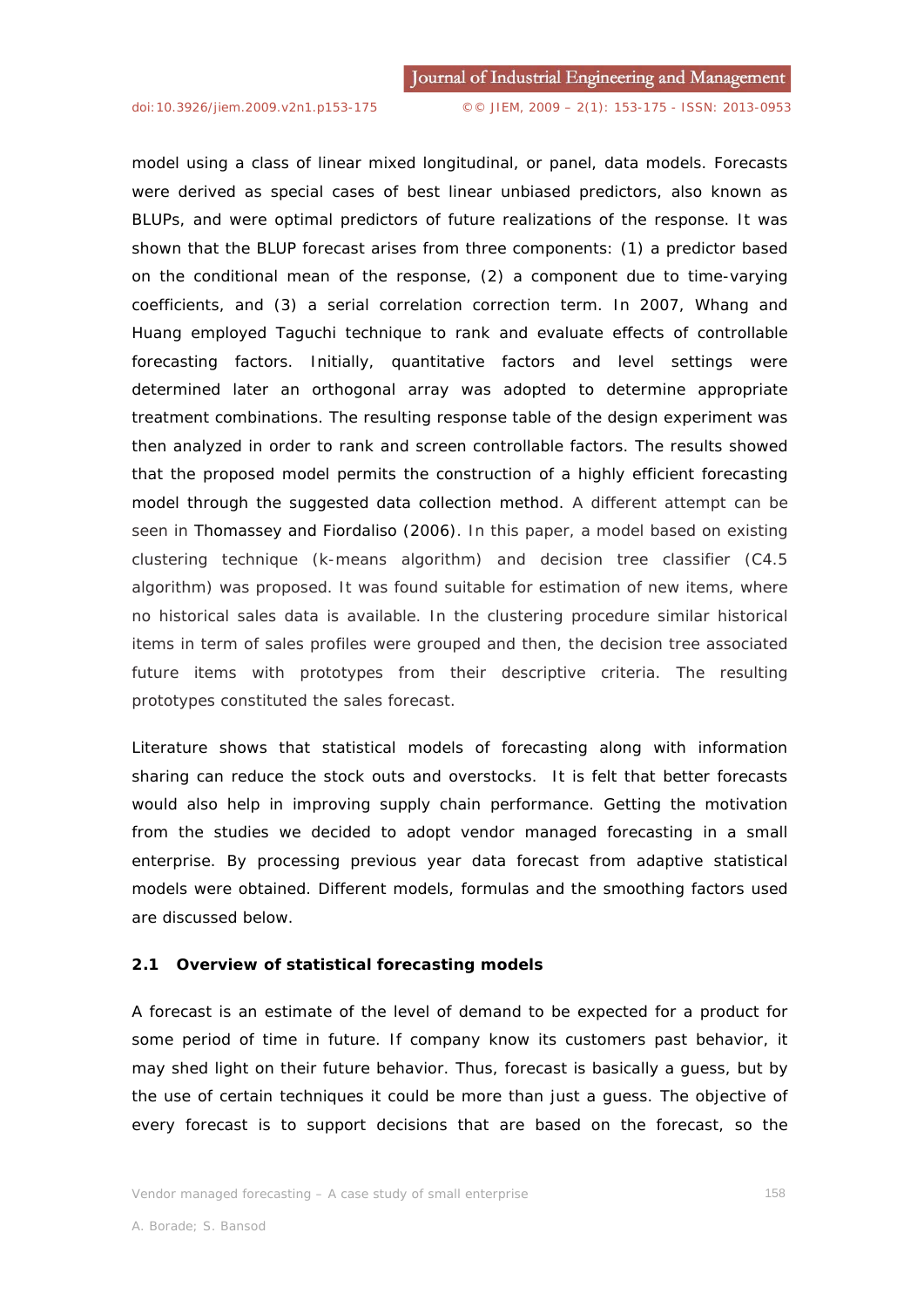company must clearly identify forecasting model (Biegel, 1987). In the following sections we discuss the statistical models for demand forecasting.

#### *Winter's Model.*

Winter's exponential smoothing model is used for forecasting the demand when the effects of seasonality and trend are to be taken into consideration. According to this method, three components to the model are assumed: a permanent component, a trend, and a seasonal component. Each component is continuously updated using a smoothing constant. It is applied to the most recent observation and the last estimate. In the Winter's model, it is assumed that each observation is the sum of a deseasonalized value and a seasonal index

$$
S_t = a(X_t - I_{t-L}) + (1 - a)(S_{t-1} + b_{t-1})
$$
\n(1)

$$
b_t = \gamma (S_t - S_{t-1}) + (1 - a) b_{t-1}
$$
 (2)

$$
I_{t} = B (X_{t} - S_{t}) + (1 - B) I_{t-L}
$$
 (3)

and forecasts are computed by the formula

$$
F_{t+m} = S_t + I_{t-L+m} \tag{4}
$$

where  $a$ ,  $\beta$ ,  $\gamma$  are general smoothing, seasonal smoothing and trend smoothing constant respectively. L is the length of seasonality;  $b_t$  is the trend component; I is the seasonal adjustment factor;  $S_t$  is the smoothed series that does not include seasonality; and F<sub>t+m</sub> is the forecast m periods ahead. In our study best results were obtained by using  $a = 0.3$ ,  $B = 0.4$  and  $\gamma = 0.5$  (Chang, 2005)

### *Holt's Smoothing Model*

In this model trend is incorporated in an exponentially smoothed forecast. It is also called as trend corrected exponential smoothing method. With this approach the estimates for both the average and the trend are smoothed. It requires two smoothing constants namely a and B. For our study, best values were 0.2 and 0.2 respectively.

The forecast is given as,

$$
F_{t+1} = A_t + T_t \tag{5}
$$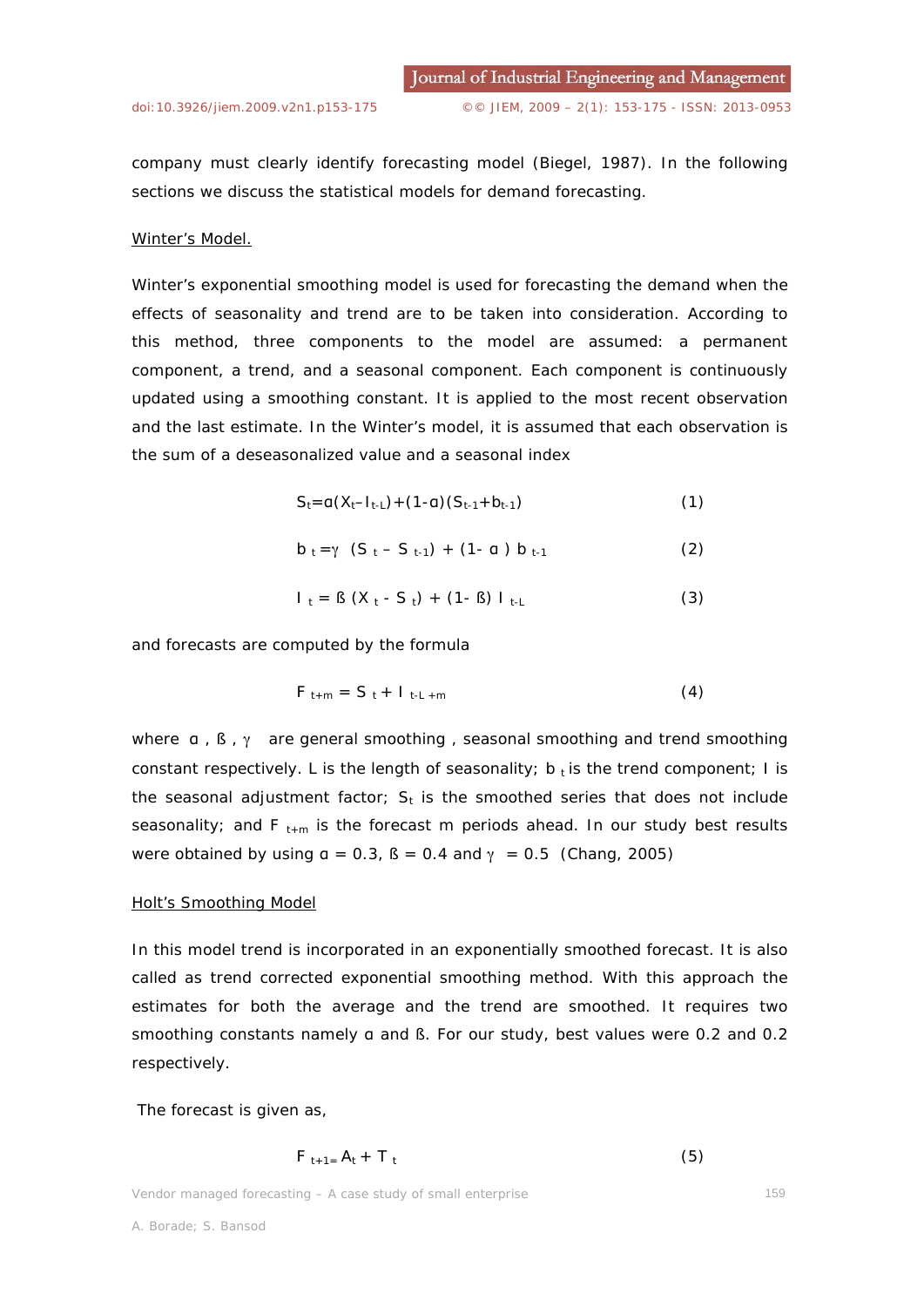where,

$$
A_{t} = aD_{t} + (1 - a) (A_{t-1} + T_{t-1})
$$
 (6)

and,

$$
T_t = \beta(A_t - A_{t-1}) + (1 - \beta) T_{t-1}
$$
 (7)

where  $A_t$  is exponentially smoothed average of the series in period t,  $T_t$  is exponentially smoothed average of the trend in period  $t$ ,  $a$  is smoothing parameter for the average,  $\beta$  is smoothing parameter for the trend and  $F_{t+1}$  is forecast for period t+1 (Krajewski & Ritzman,2000).

#### *Fourier Smoothing Model*

This model uses Fourier transforms to decompose data into its sine and cosine components. The output of the transformation represents the signal in the Fourier or frequency domain, while the input signal may be in the temporal domain or spatial domain. The Fourier transform can separate low- and high- frequency information of a data. Usually, low frequencies give information about background and overall shape and high frequencies give information about details and noise. Transformations are given as

$$
F(w) = \int_{-\infty}^{\infty} f(x) \cdot e^{-2\pi i wx} dx
$$
 (8)

where 
$$
f(x) = \int_{-\infty}^{\infty} F(w) \cdot e^{2\pi iwx} dw
$$
 (9)

 $F(w)$ ,  $f(x)$  correspond to the forward and inverse Fourier Transformation (Chang, 2005).

## *Simple Exponential Smoothing Model*

This model calculates the average of a time series by giving recent demands more weights than earlier demands. Exponential smoothing method requires three items of data: the last period's forecast; demand for this period and smoothing parameter a. It is taken as 0.2 in this study. To obtain the forecast we calculate a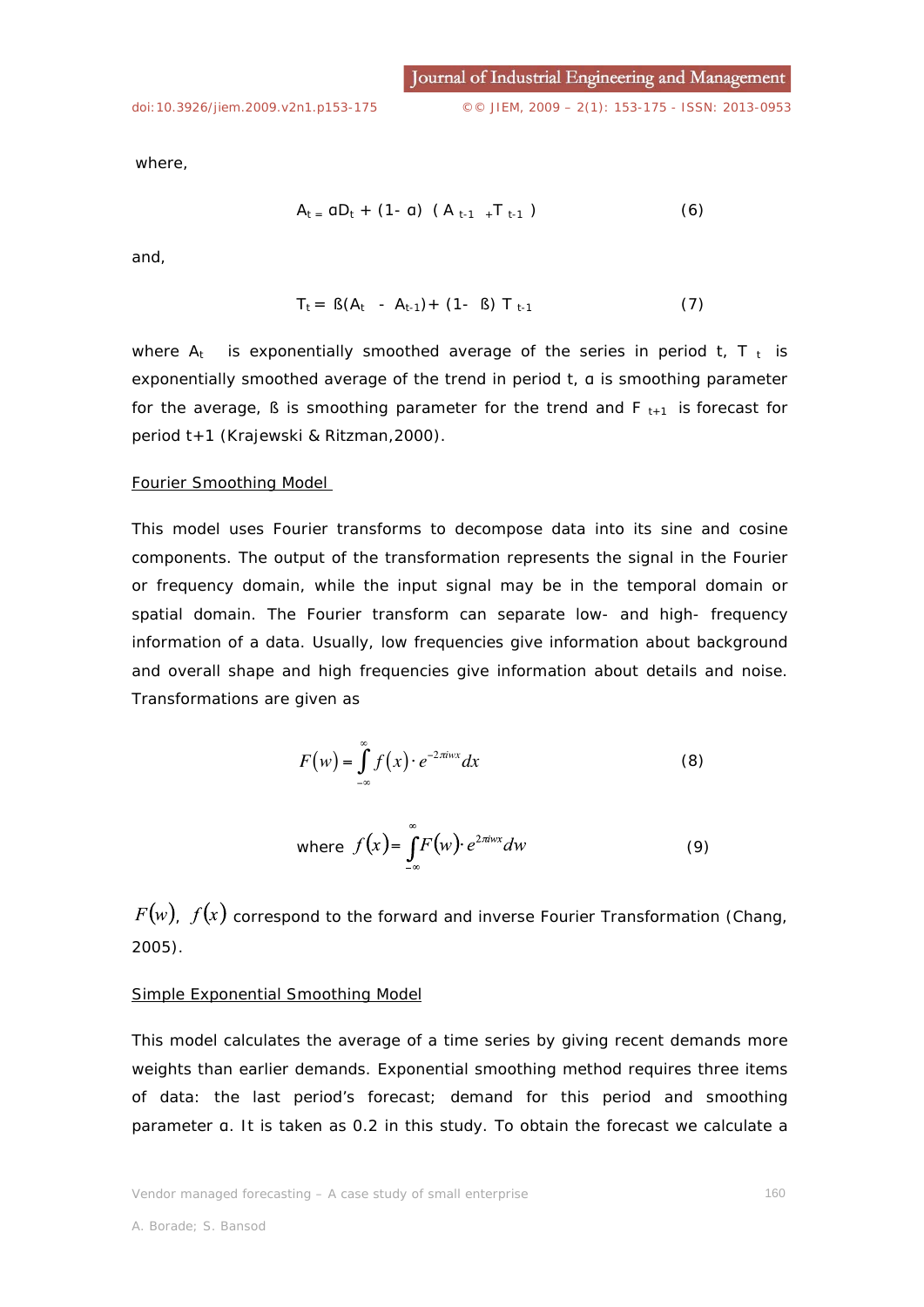weighted average of most recent demand and the forecast of last period. The equation of the forecast is,

$$
F_{t+1} = a D_t + (1-a) F_t \qquad (10)
$$

Where F is forecast for period, D is demand for the period and t is time period. (Chopra & Meindel, 2001)

#### *Cyclical Forecasting Models*

Cyclic forecaster is specially used when the historical data shows seasonality. This model can exhibits combination of constant and seasonal component of the time series. Cyclic forecasting function is given as,

$$
F = a + u \cos (2\pi / N) t + v \sin (2\pi / N) t
$$
 (11)

Where F is forecast*, a* is constant component of data, *u* is constant of sine function and *v* is constant of cosine function .N is number of observations and t is time period (Biegel, 1987).

## **3 Case Company and Action Research Methodology**

The Case Company was a small-scale enterprise located in central part of India engaged in manufacturing and distribution of bakery products. The company was a new entrant. The marketing, production and inventory management activities were not streamlined. Management was keen to improve the business performance. Management personally knew authors and was aware about author's research interest in collaborative business practices. Therefore, management contacted us to recommend some suggestions. We studied demand inventory policies of company .We found that retailers were not able to forecast the demand accurately. Many times there were stock out and excess inventory calls from retailers. In order to reduce stock outs, retailers placed exaggerated orders to the company. Each time retailers recognized excess inventory proportions; they used to put an order of fewer quantities. In order to boost the sales, company had assured retailers to take back excess finished goods. It had also promised to pay the penalty cost for every stock out. Accordingly, there were larger excess inventories at retailers.

Table 1 yields the excess and short inventory status for a single retailer for past two years. In the year, 2004-05 excess inventories were 22.27% and short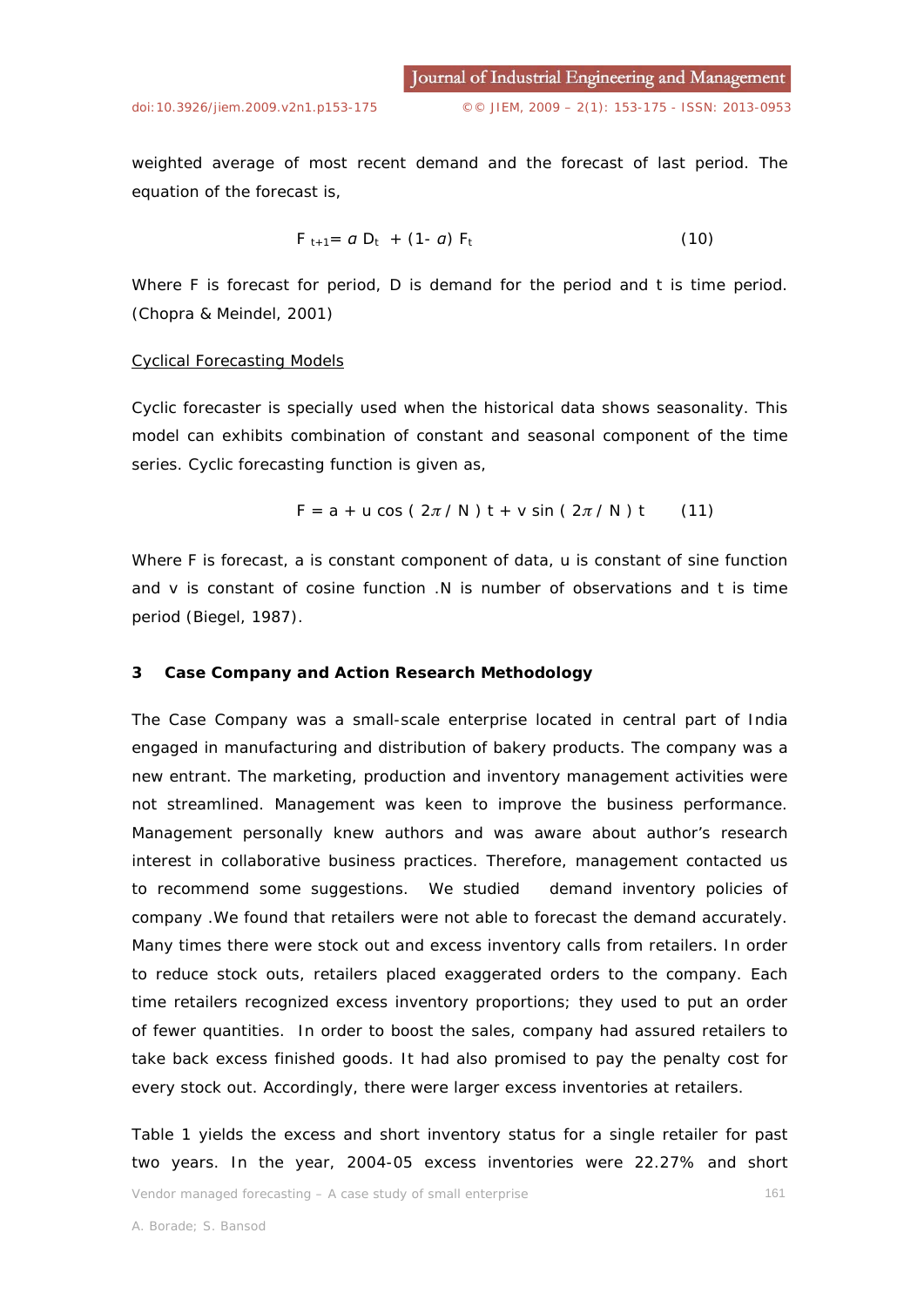inventory was only 2.59 %. Thus overall demand variance was around 25%. Company was in its establishment phase; hence initially lead-time was around 6 days. Retailers were placing exaggerated ordering quantities therefore were able to satisfy the demand of end customers to greatest extent. Higher Customer Satisfaction Index, 0.771 was observed. To reduce the wastage of finished products, company changed inventory management policy. For year 2005-06, Company decided to reduce excess inventory and supply chain cost by supplying less than what is demanded by retailer. Company also managed to reduce the lead-time to 5 days by taking follow up of retailer's orders. Manager at the company personally looked at every order of the retailer and by comparing his past performance he decided the ordering quantity. This strategy reduced the percentage of excess inventory but reduced the customer satisfaction index. From Table 1 it can be seen that excess inventory proportions were reduced from 22.27 % to 13.68 %. The stock outs went from 2.59 % to 18.94 %. The increased percentage of stock outs was not a problem for retailers because company was bearing the penalty cost. However, reduced Customer Satisfaction Index, 0.283 was a concern for retailers as well as company.

It was felt that a there is a need of decision support system that will assist in inventory management decisions. Identifying the need of accurate forecasts, we recommended company to develop the forecasts on behalf of retailers. We suggested going for partial Vendor managed inventory practice, where company would take up few inventory management decisions. Company was recommended to take previous two years daily sales data from the retailer. Then by analyzing data, we developed forecasts using various statistical forecasting. It was observed that product being seasonal in nature; demand follows a cyclic pattern. Therefore, a cyclic forecaster was chosen for developing forecasts.

Instead of retailer placing the order, manufacture decided the supplying quantity of retailer. The decision was taken on the basis of forecast developed from statistical methods. Each evening the retailers was contacted on telephone and was informed about the delivery. If retailer had an anticipation of additional demand then the delivery quantity was modified. Similarly, order was modified when retailer expected fewer sales. The order was generated and supplied by manufacturer while retailer gave consent to the order. To, ensure against stock out or excess stock situations, company continued the policy of take back and penalty cost.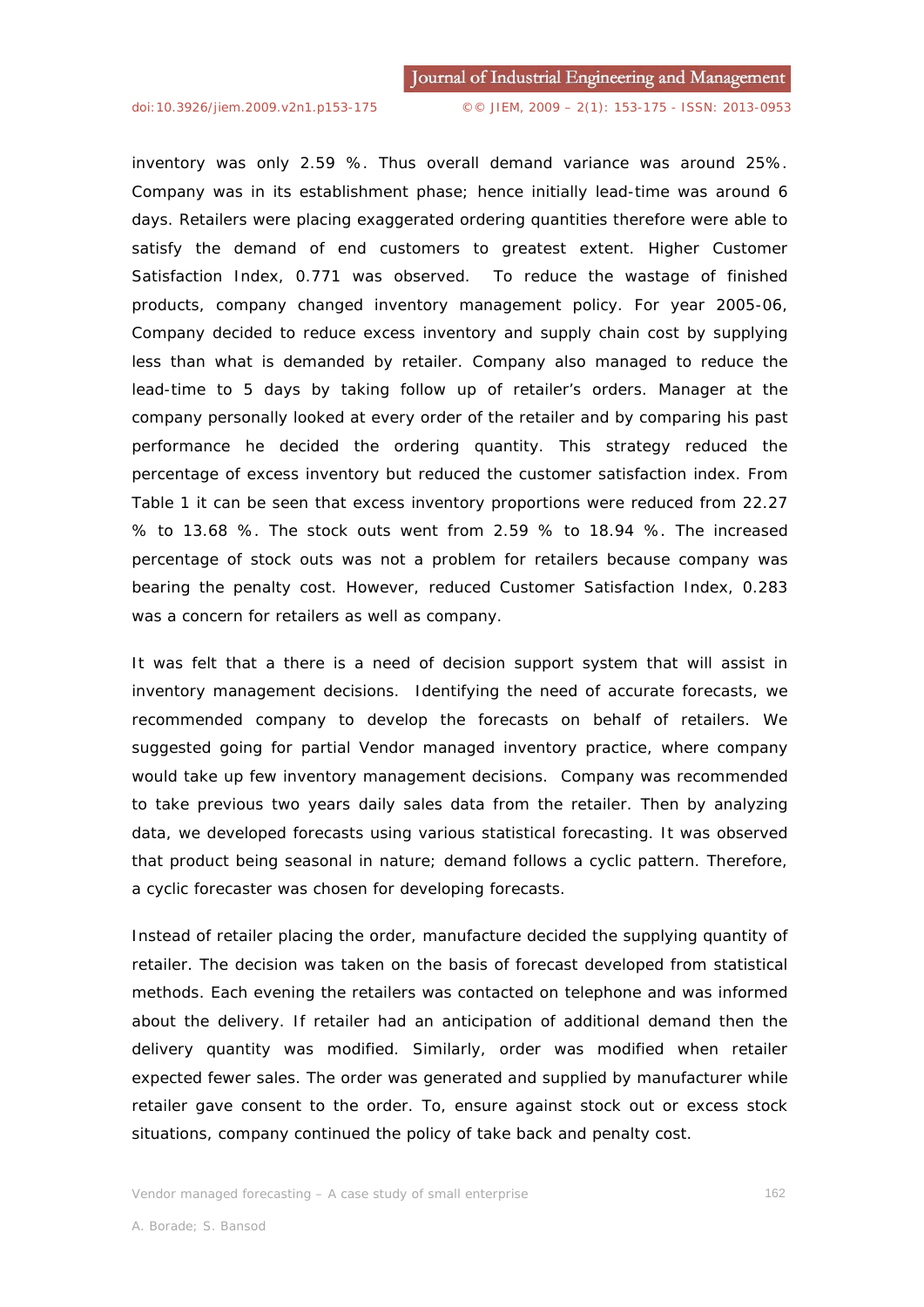In this study, we have considered a two level supply chain for a single product. The product was of daily need and was manufactured daily. In general, there are various products, which are required on daily or weekly basis. Similarly, we can find supply chain networks where there is a commitment of supply of single product to single or multiple retailers. So no doubt, the results of the vendor managed forecasting could be easily extrapolated to above-mentioned supply chains.

 Business or supply chain performance depends on many factors. However, in order to measure the effect of proper forecasting we would not concentrate on other factors. It was decided that if the results were good then this practice would be implemented for all retailers. We followed the results of Cyclical Forecasting Model; however we compare the results of various methods adopted in this study.

### **4 Performance measurement of vendor managed forecasting**

#### **4.1 Forecasting accuracy**

Forecasting activities are widely performed in various areas of supply chains for predicting important supply chain management measurements such as demand volume in order management, product quality in manufacturing process, capacity usage in production management, and so on. The accuracy of forecasting has a great influence on the efficiency of SCM (Zhifang Liu et al., 2006). In order to evaluate the accuracy and performance of different forecasting models, researchers adopt verity of performance measures. The most commonly adopted evaluating measures are Absolute Error, Mean Absolute Deviation, Mean Absolute Percentage Error and Tracking Signal (Chang & Wang, 2006; Chang et al., 2005; Alon et al., 2001; Aburto & Weber, 2007). Hence we decided to adopt these measures. In order to find the difference in forecasted demand and actual demand we performed thorough error analysis by using following formulas

1. Absolute Error (A.E)

Absolute error = 
$$
|F_t - D_t|
$$
 (12)

## 2. Mean Absolute Deviation (M.A.D.)

Vendor managed forecasting – A case study of small enterprise 163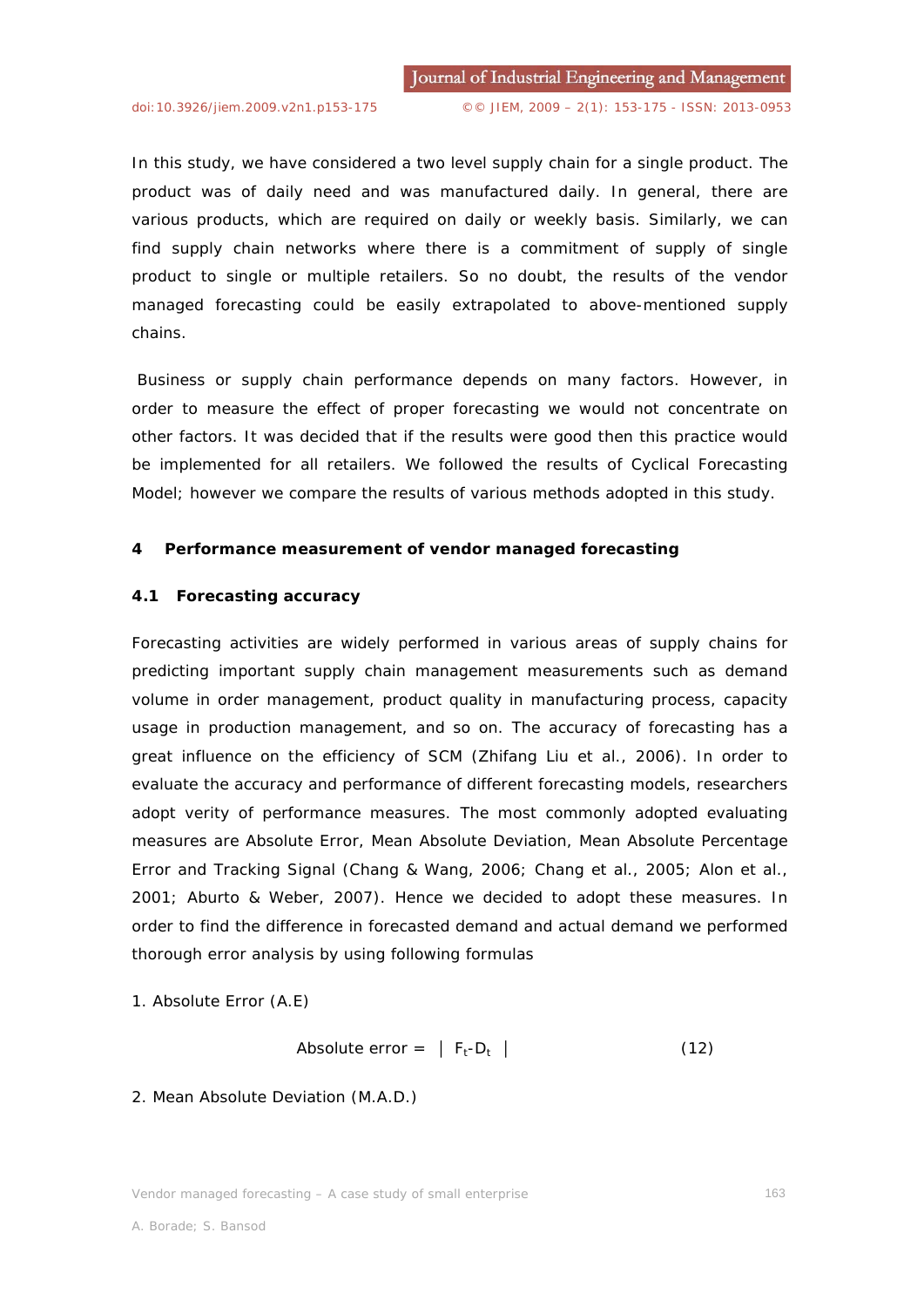Journal of Industrial Engineering and Management

[doi:10.3926/jiem.2009.v2n1.p153-175](http://dx.doi.org/10.3926/jiem.2009.v2n1.p153-175) ©© JIEM, 2009 – 2(1): 153-175 - ISSN: 2013-0953

$$
MAD = 1/n \sum_{t=1}^{n} |F_t - D_t|
$$
 (13)

3. Percent Error (P.E)

$$
PE = 100 * |F_t - D_t| / D_t
$$
 (14)

4. Mean Absolute Percentage Error (M.A.P.E.)

$$
MAPE = 1/n \sum_{t=1}^{n} |F_t - D_t| / D_t \cdot 100
$$
 (15)

5. Tracking Signal (T.S.)

$$
T S = \sum_{t=1}^{n} |F_t - D_t| / MAD_t
$$
 (16)

where, n is number of observations,  $F_t$  is forecast for period t,  $D_t$  is demand for period t.

## **4.2 Customer Satisfaction Index. (C.S.I)**

With VMI or with vendor managed forecasting we must check whether end customer is benefited or not. Other performance measures such as fill rates or cycle service levels, measure the proportion of customer demand that is satisfied from available inventory. It does not measure the satisfaction index of customers. Therefore, to measure satisfaction index we used the Customer Satisfaction Index as suggested by Sinha and Basu (1998). Manufacturer provided forecasted quantity to retailer. If the demand quantity is equal to the forecasted quantity then the event was HIT, otherwise MISS.

C.S.I.= Number of HIT/ Total number of orders (17)

 $D_t$  was the actual demand of customers and  $F_t$  was the forecasted quantity for retailer.

CSI for the specific order was found as follows.

If 
$$
F_t \ge D_t
$$
,  $CSI_t = 1$  otherwise zero (18)

Vendor managed forecasting – A case study of small enterprise 164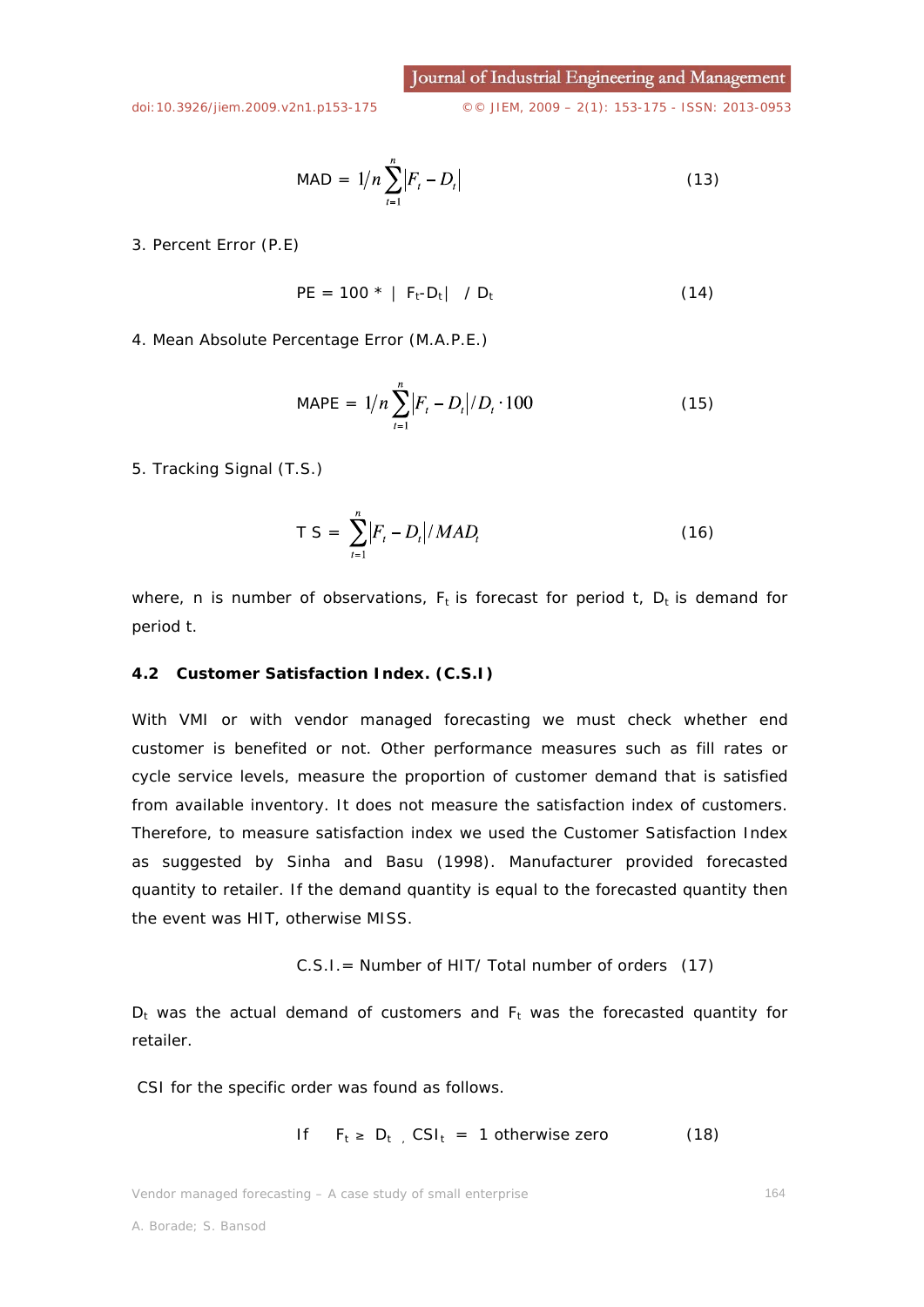Hence, overall CSI =  $\Sigma$  CSI<sub>t</sub> / Total number of orders (19)

### **5 Results and Discussion**

It was observed that the change of policy suggested for year 2005-06, resulted in lower customer satisfaction index. As already discussed, we analyzed previous year's sales data and forecasted the demand of retailer for Year 2006-07. The objective of adopting vendor managed forecasting was to improve the customer satisfaction index and to reduce demand variation. We adopted various statistical forecasting techniques for predicting the demand. Expected demand from Winter's, Holt's, Fourier and Simple exponential model were forecasted using Excel 2008 software. Results are depicted in Table 2. It can be seen that, the forecast obtained from Winter's model would result in highest excess inventory proportions. Stocks out situations would be almost equal to those of Cyclical model. However, this model would provide highest customer satisfaction index and demand variance. In other words, if results of Winter's model were followed then there would have been serious wastage of inventory. As a result of over forecasting company could improve the customer satisfaction index but it would increase total supply chain cost. Results obtained from Simple Exponential model were far better than results of Winter's model. This model yielded minimum stock outs. Excess inventory proportions were also less than that of Winter's model, but customer satisfaction index was very low. Holt's model yields highest excess inventory and reduces stock outs considerably. However, this model doesn't improved customer satisfaction index.

Cyclical model improved customer satisfaction index. Lowest excess inventory proportions were observed for this model. Stock outs or short inventory proportions were also in line of other models. As compared to Holt 's, Fourier's and Winter's model customer satisfaction index was also improved. This means that Cyclical model provides trade-off of E.I, S.I and C.S.I. Thus, the duel objective of improving customer satisfaction index and reducing demand variation could be achieved with Cyclical model.

In the specialized literature, many authors have used statistical methodology to perform comparisons. We adopted Nemenyi's procedure for multiple pair wise comparisons of forecasts. This test posses low power; therefore in most of the experimentations it did not find any differences (García & Herrera, 2008).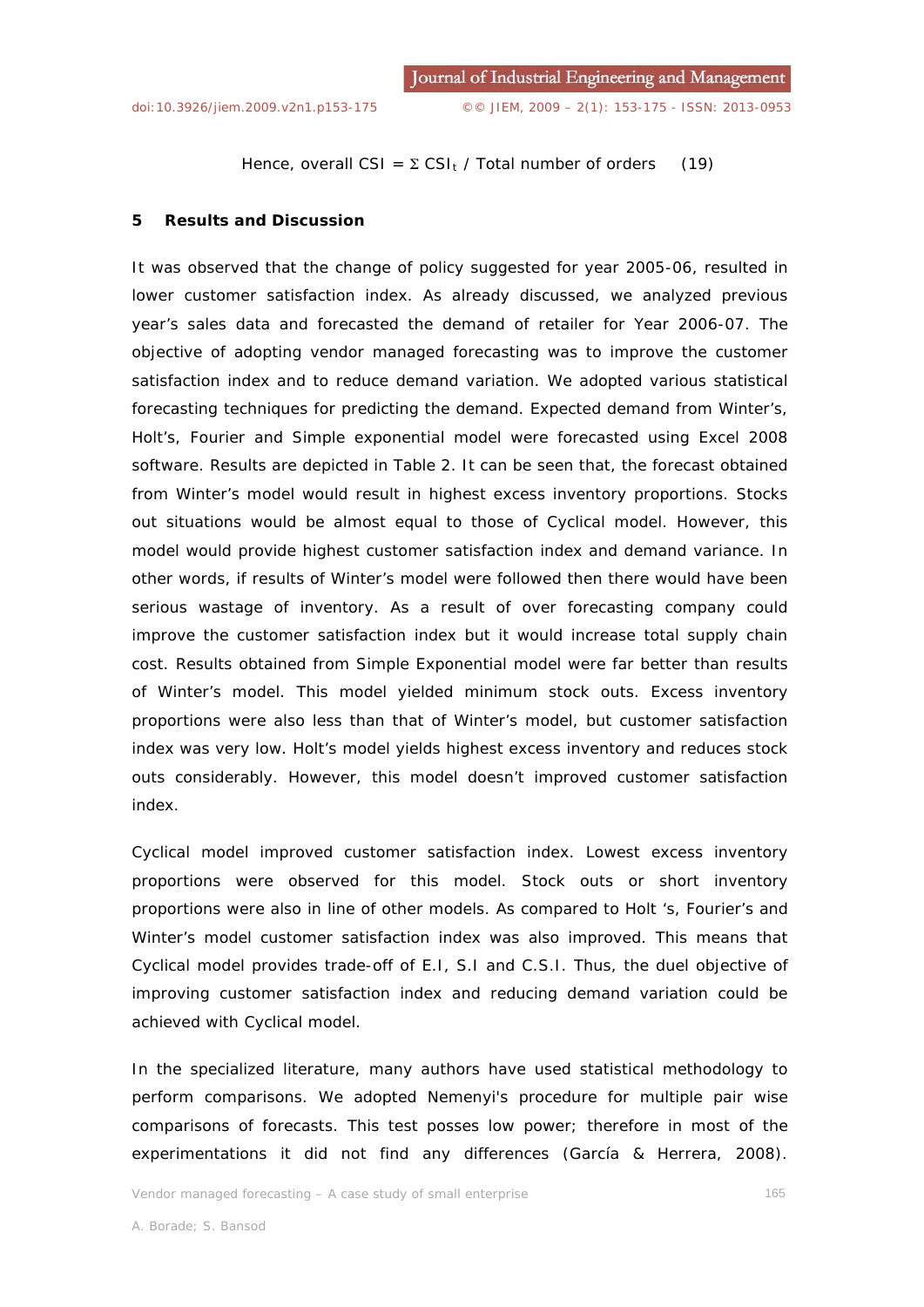However, in our study significant differences were found. Furthermore, in our research we found critical and significant differences for the results obtained from various forecasts. Bonferroni correction level was checked for stastistical significance. The Bonferroni correction is a safeguard against multiple tests of statistical significance on the same data falsely giving the appearance of significance. The probability of getting a significant result with *n* tests at this level of significance is 1-0.95<sup>n</sup>. Thus it indicates that results are not by chance. Using post hoc techniques, one cannot make specific comparisons, so we make all comparisons. The net effect is that we require a LARGER difference between means to call them significant (see, *http://www.uwsp.edu/psych/cw/statmanual/posthocs.html*). The results of comparisons for inventory levels are depicted in Table 3, Table 4, and Table 5. From Table 3 it can be seen that according to Nemenyi's procedure, Cyclical-forecasting Model outperforms the other models. Table 4 shows larger value of critical differences for Cyclical forecasting Model. Thus it is once again proved that the basic hypothesis that Cyclical Model would yield best results for our study is validated. However, Table 5 shows no significance difference for Bonferroni corrected significance level.

The most important thing in our study was measurement of forecasting accuracy. Lesser the value of absolute error, percentage error, mean absolute deviation better the forecast. Alon et al. (2001), Hsu et al. (2002), Chang et al. (2005), and Chang and Wang (2006) performed the similar study for monthly sales forecasting, with the purpose of improving the forecasting accuracy. Authors compared MAD, MAPE, and TS for various forecasting methods. In most of the studies, Winter's models and Exponential model exhibited a superior performance.

In our study, we have observed that past sales data had a seasonal component. Therefore, we believed on Cyclical forecaster for better results. It was felt that these vendor-managed forecasts would assist better coordination between supply chain members for inventory management decisions. Performance of each forecaster is presented in Table 6 and Table 10. Minimum Mean Absolute deviation and Mean Absolute Percent Error was for Cyclical forecaster while minimum Tracking signal range was for Holt model. It indicates that, if the supply chain decisions were taken on the basis of Cyclical forecaster there would be fewer sale failures and lesser inventory cost. An improvement in these performance indicators would also help company in improving customer base. Similar to previous studies, our study also found good results with exponential forecaster.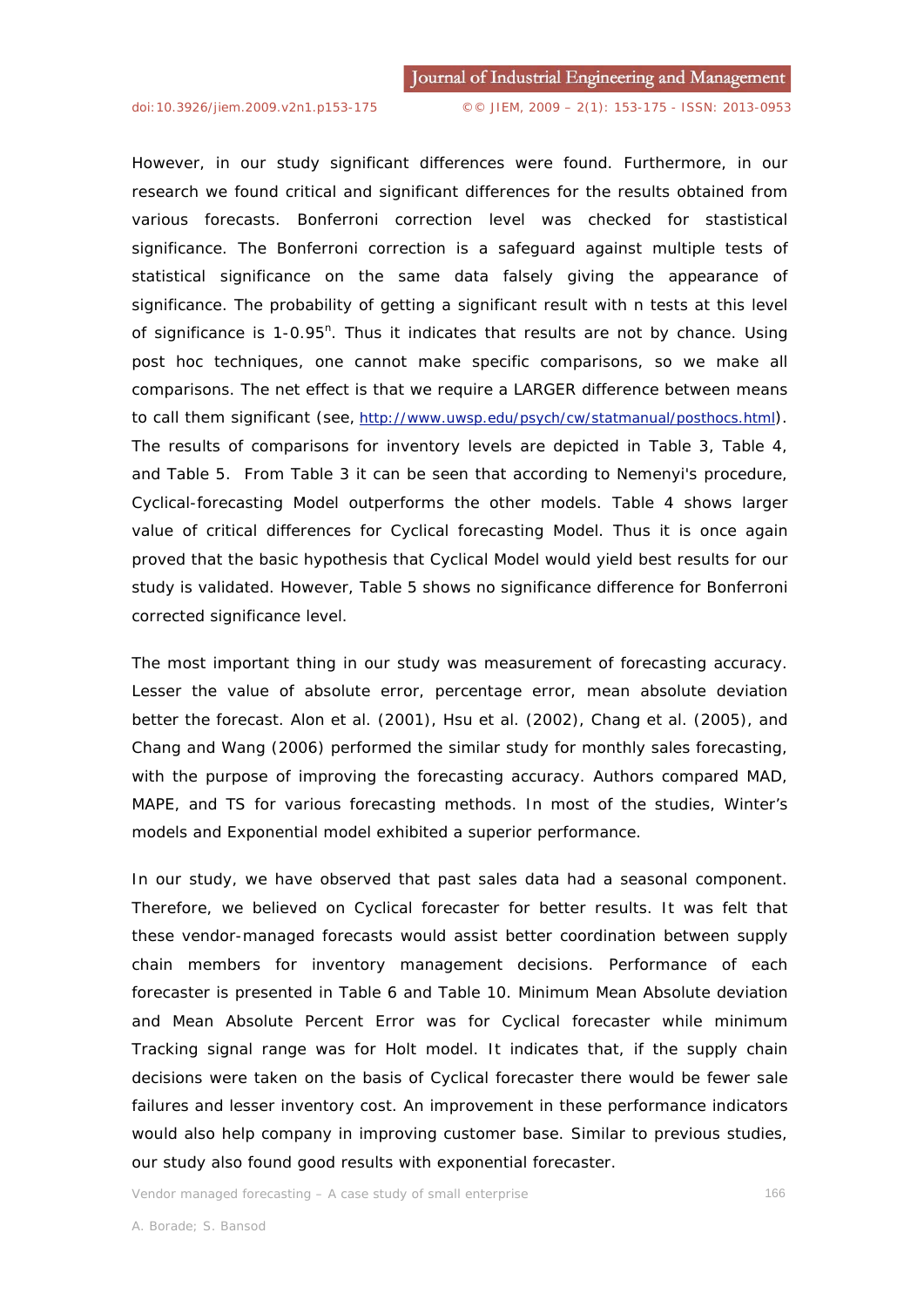Further, comparative analysis of forecasting accuracy was done to corroborate the choice of Cyclical forecaster. Multiple pair wise comparisons for forecasting accuracy using the Nemenyi's procedure is depicted in table 7.It can be seen that exponential forecaster is ranked first closely followed by Cyclical forecaster. Table 8 shows pair wise differences for forecasting accuracy. Once again larger differences are found for Cyclical forecaster. Table 9 revels significance difference for Bonferroni corrected significance level. It is found that only exponential forecaster and cyclical forecaster have significant differences. It indicates that results obtained are not by chance and we can have full confidence on results. Table 10 shows tracking signal range for various forecasts. For tracking signal the results of Winter and Holt model proved to be best as shown in table 11, 12. Thus, Cyclical Forecasting model failed on the criteria of tracking signal range.

The net effect of adoption of vendor-managed forecasts is reveled in Table 13. The improvement can be clearly seen. The demand variance is reduced to 24 % only. It means the ratio of over and under forecasting has been reduced. Thus, there would be lesser stock outs as well as excess inventory situations. Additionally, direct effect of total supply chain cost can also be seen. Compared to previous year, total supply chain cost has been reduced. As a result, profit margins would be improved.

In 2005-06, to reduce the percentage of excess inventory company had adopted the policy of supplying less than what is demanded. But it resulted in very low customer satisfaction index. If ultimate customer is not satisfied then the company may lose the retailer. Adoption of vendor-managed forecasts in 2006-07,improved the customer satisfaction index to an acceptable level. As the retailer's customers were satisfied, retailer was also satisfied with the company. Thus adoption of vendor-managed forecasts was a win-win situation for retailer and company.

### **6 Conclusions**

In this paper, we have presented a case study of a small scale Indian enterprise. It shows that even partial adoption of vendor-managed inventory helps to improve performance of a small enterprise. We have developed a simple information sharing mechanism between retailer and case industry. Using demand related information, vendor managed forecasts were developed. Case company followed this forecasts for production planning and inventory management decisions. Five statistical models were applied to forecast the demand. It was assumed that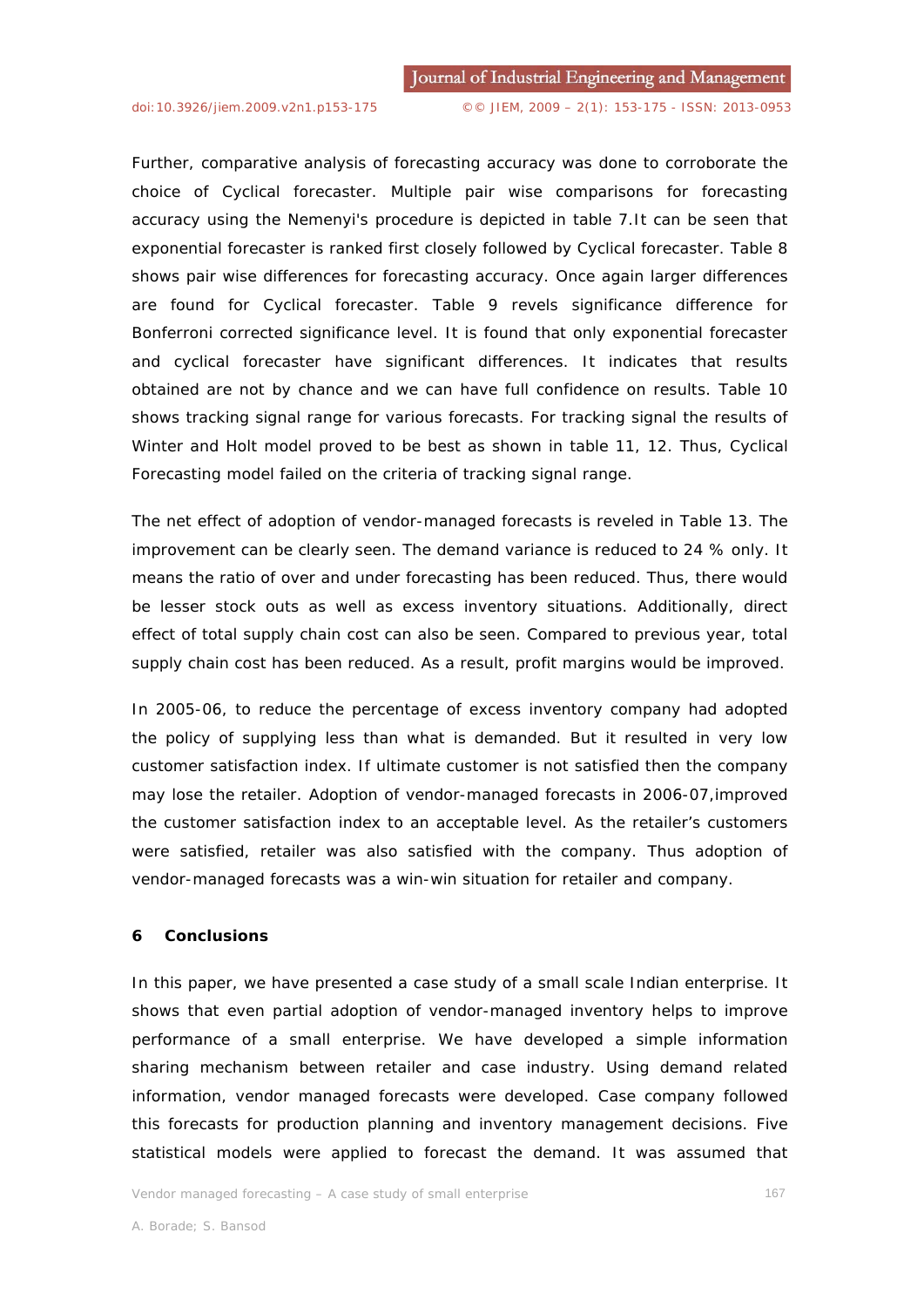product being seasonal, Cyclical model would be best fitted for this study. To corroborate the proposition comparison with other models was evaluated. Results show that performance of Cyclical model is superior to other statistical models. Forecasts developed from this model allowed company to decrease inventory levels, reduce total supply chain cost and improve customer satisfaction simultaneously.

The findings of this study have important managerial implications. It is known that precise forecasting depends on forecasting horizons, information technology requirements and in-house expertise. Large company can easily take care of all this factors. However, for small enterprise it is difficult to invest in special software and support staff. Statistical forecasting models may not yield the forecast to the extent of special software. But the computation time, ease and associated cost is very less. Small and Medium enterprise needs to evaluate the trade off between cost and accuracy. Although this study showed that Cyclical model provided more accurate forecasts, company should evaluate the opportunity cost with other models.

We have considered a single product and a single tier supply chain. The results of this study can easily replicated with other small industries. However when the number of players and number of products increases it would be difficult to adopt the traditional models. The major limitation of this study is that we did not take into account other functions of VMI. Moreover traditional forecasting models does not take in to account the special case like, sales promotion, holidays, price variables etc. We intend to do future work in two directions. First, we would like to develop a hybrid model of Cyclical and Artificial neural network model that will take care of special cases and which may yield more precise results. Second, we want to adopt all features of vendor-managed inventory for improving the overall performance of a small-scale industry.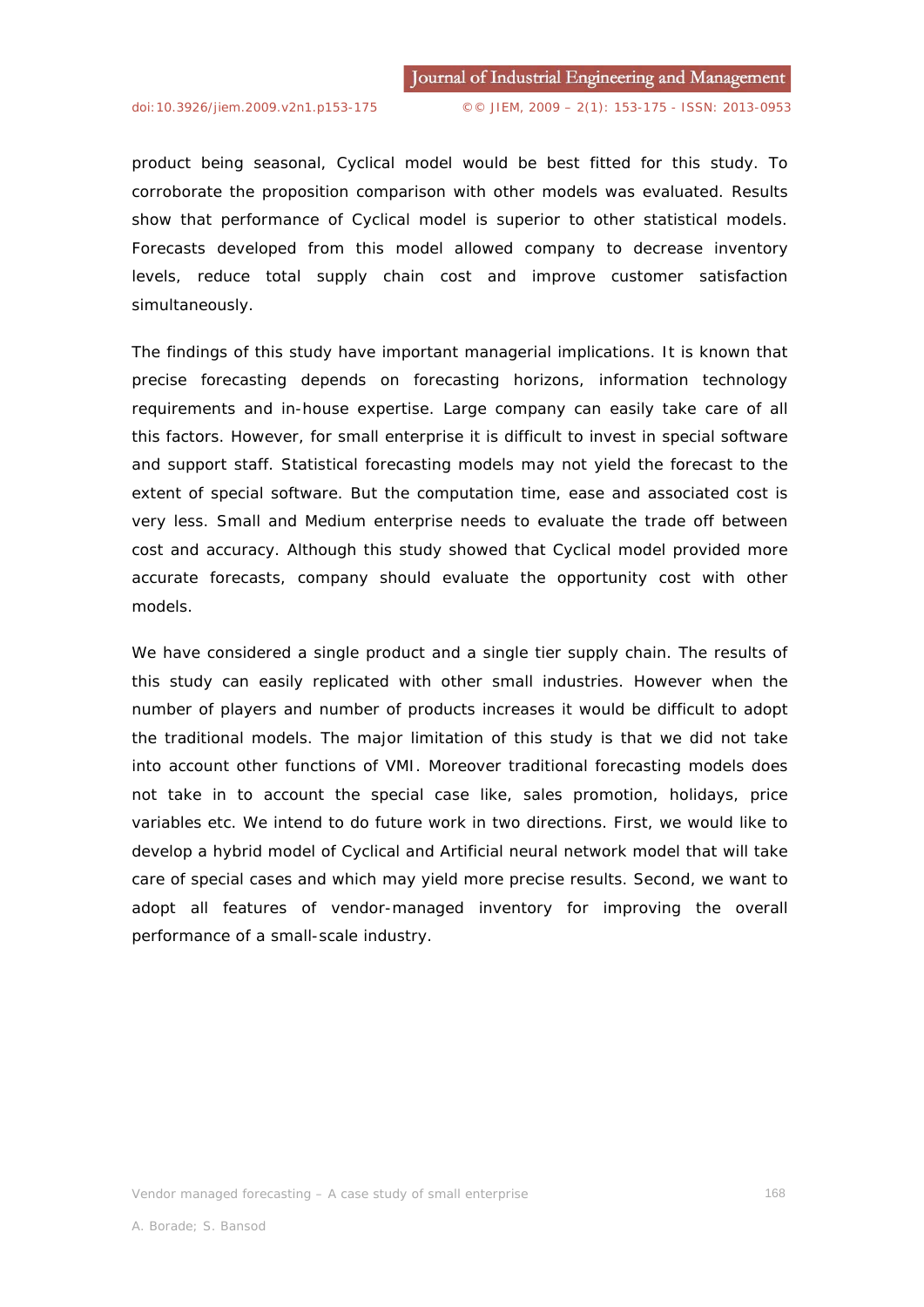## **Appendices**

| Year    | <b>Excess Inventory</b> | <b>Short Inventory</b> | <b>Customer Satisfaction Index</b> |
|---------|-------------------------|------------------------|------------------------------------|
| 2004-05 | 22.27 %                 | 2.59%                  | 0.771                              |
| 2005-06 | 13.68%                  | 18.94 %                | 0.283                              |

Table 1. "Behavior of inventory and CSI for year 2004-05 and 2005-06"

| Measure\Model | Winter | <b>Holt</b> | <b>Fourier</b> | Exponential | Cyclical |
|---------------|--------|-------------|----------------|-------------|----------|
| E.I.          | 17.9   | 7.07        | 9.33           | 7.48        |          |
| S.I.          | 17.32  | 20.22       | 19.79          | 16.28       | 17.08    |
| D.V           | 34.41  | 27.29       | 92.12          | 23.76       | 24.08    |
| C.S.I.        | 0.4315 | 0.3406      | 0.3406         | 0.3076      | 0.4021   |

Table 2. "Comparative statistics of inventory and CSI for year 2006-07"

| Sample         | <b>Frequency</b> | Sum of ranks | Mean of ranks | <b>Groups</b> |
|----------------|------------------|--------------|---------------|---------------|
| Cyclical       | 3                | 4.000        | 1.333         |               |
| Exponential    | 3                | 6.000        | 2.000         |               |
| <b>Holt</b>    | 3                | 10.500       | 3.500         |               |
| <b>Fourier</b> | 3                | 11.500       | 3.833         |               |
| Winter         | 3                | 13.000       | 4.333         |               |

Table 3."Multiple pair wise for inventory comparisons using the Nemenyi's procedure"

|                             | Winter   | <b>Holt</b> | <b>Fourier</b> | <b>Exponential</b> | Cyclical |
|-----------------------------|----------|-------------|----------------|--------------------|----------|
| Winter                      | Ω        | 0.833       | 0.500          | 2.333              | 3.000    |
| <b>Holt</b>                 | $-0.833$ | O           | $-0.333$       | 1.500              | 2.167    |
| <b>Fourier</b>              | $-0.500$ | 0.333       | O              | 1.833              | 2.500    |
| Exponential                 | $-2.333$ | $-1.500$    | $-1.833$       | O                  | 0.667    |
| Cyclical                    | $-3.000$ | $-2.167$    | $-2.500$       | $-0.667$           |          |
| Critical difference: 3.6239 |          |             |                |                    |          |

Table 4. "Pair wise differences for inventory results"

|                                                | Winter    | <b>Holt</b> | <b>Fourier</b> | Exponential | Cyclical |
|------------------------------------------------|-----------|-------------|----------------|-------------|----------|
| Winter                                         | <b>No</b> | <b>No</b>   | No             | No          | No       |
| <b>Holt</b>                                    | No        | <b>No</b>   | No             | No          | No       |
| <b>Fourier</b>                                 | No        | <b>No</b>   | <b>No</b>      | No          | No       |
| Exponential                                    | No        | <b>No</b>   | No             | No          | No       |
| Cyclical                                       | No        | <b>No</b>   | No             | No          | No       |
| Bonferroni corrected significance level: 0.005 |           |             |                |             |          |

Table 5. "Significant differences for inventory results"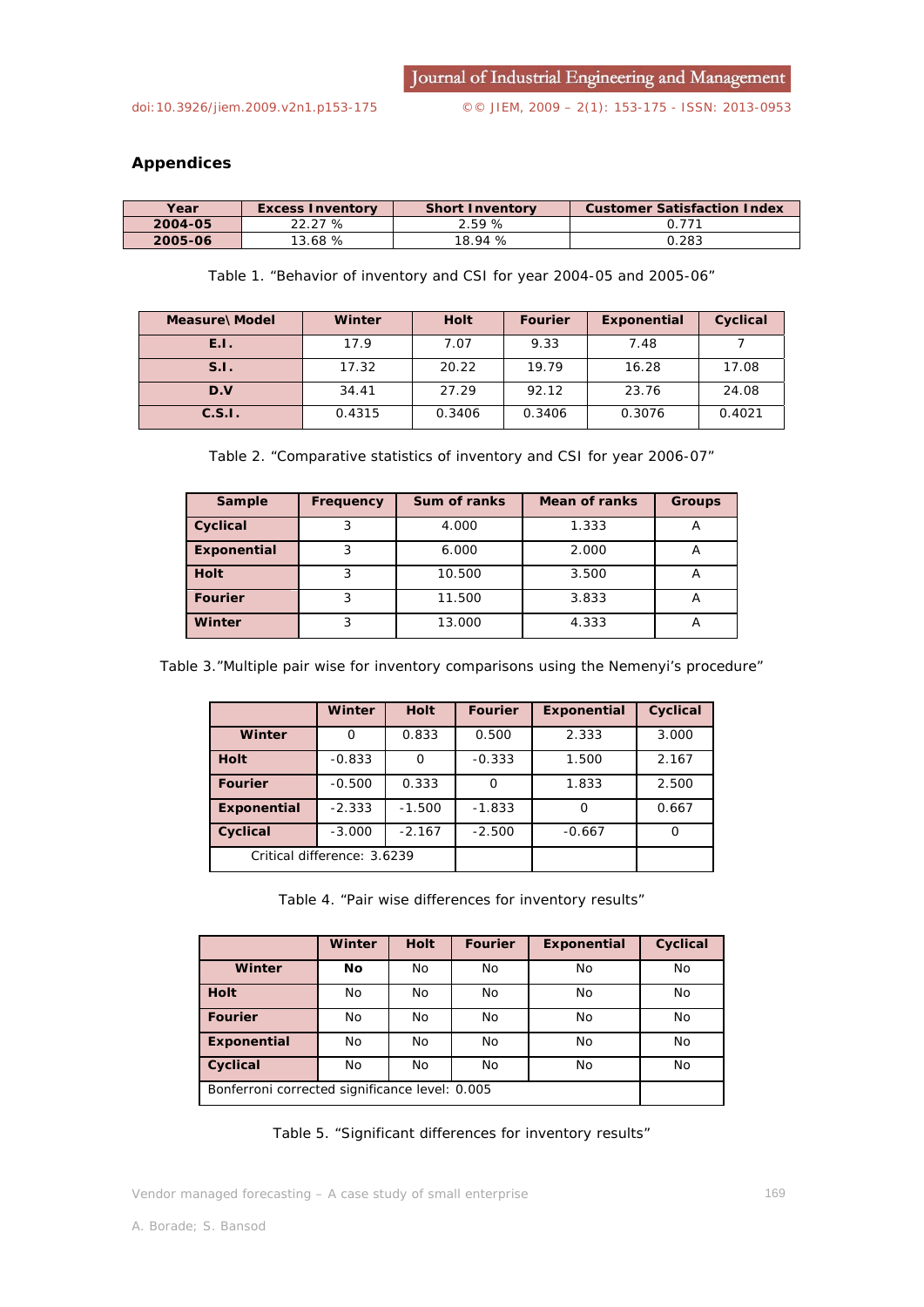Journal of Industrial Engineering and Management

[doi:10.3926/jiem.2009.v2n1.p153-175](http://dx.doi.org/10.3926/jiem.2009.v2n1.p153-175) ©© JIEM, 2009 – 2(1): 153-175 - ISSN: 2013-0953

| Measure\Model | Winter | <b>Holt</b> | <b>Fourier</b> | Exponential | Cyclical |
|---------------|--------|-------------|----------------|-------------|----------|
| <b>AE</b>     | 180    | 139         | 140            | 115         | 116      |
| <b>MAD</b>    | 212    | 160         | 161            | 131         | 116      |
| <b>PE</b>     | 48     | 34          | 36             | 31          | 31       |
| <b>MAPE</b>   | 56     | 36          | 39             | 33          | 34       |

Table 6. "Comparative statistics of forecasting accuracy"

| Sample         | Frequency | <b>Sum of ranks</b> | <b>Mean of ranks</b> | <b>Groups</b> |   |
|----------------|-----------|---------------------|----------------------|---------------|---|
| Exponential    |           | 5.500               | 1.375                | A             |   |
| Cyclical       |           | 6.500               | 1.625                | A             |   |
| <b>Holt</b>    |           | 12.000              | 3.000                | А             | B |
| <b>Fourier</b> |           | 16.000              | 4.000                | A             | B |
| Winter         |           | 20.000              | 5.000                |               | B |



|                             | <b>Winter</b> | <b>Holt</b> | <b>Fourier</b> | Exponential | Cyclical |
|-----------------------------|---------------|-------------|----------------|-------------|----------|
| Winter                      | Ο             | 2.000       | 1.000          | 3.625       | 3.375    |
| <b>Holt</b>                 | $-2.000$      | O           | $-1.000$       | 1.625       | 1.375    |
| <b>Fourier</b>              | $-1.000$      | 1.000       |                | 2.625       | 2.375    |
| Exponential                 | $-3.625$      | $-1.625$    | $-2.625$       |             | $-0.250$ |
| Cyclical                    | $-3.375$      | $-1.375$    | $-2.375$       | 0.250       |          |
| Critical difference: 3.1384 |               |             |                |             |          |

Table 8. "Pair wise differences forecasting accuracy"

|                                                | <b>Winter</b> | <b>Holt</b> | <b>Fourier</b> | Exponential | Cyclical |
|------------------------------------------------|---------------|-------------|----------------|-------------|----------|
| Winter                                         | No            | No          | No             | <b>Yes</b>  | Yes      |
| <b>Holt</b>                                    | No            | No          | No             | No          | No       |
| <b>Fourier</b>                                 | No            | No          | No             | No          | No       |
| Exponential                                    | <b>Yes</b>    | No          | No             | No          | No       |
| Cyclical                                       | Yes           | No.         | No             | No          | No       |
| Bonferroni corrected significance level: 0.005 |               |             |                |             |          |

## Table 9. "Significant differences for forecasting accuracy"

Vendor managed forecasting – A case study of small enterprise 170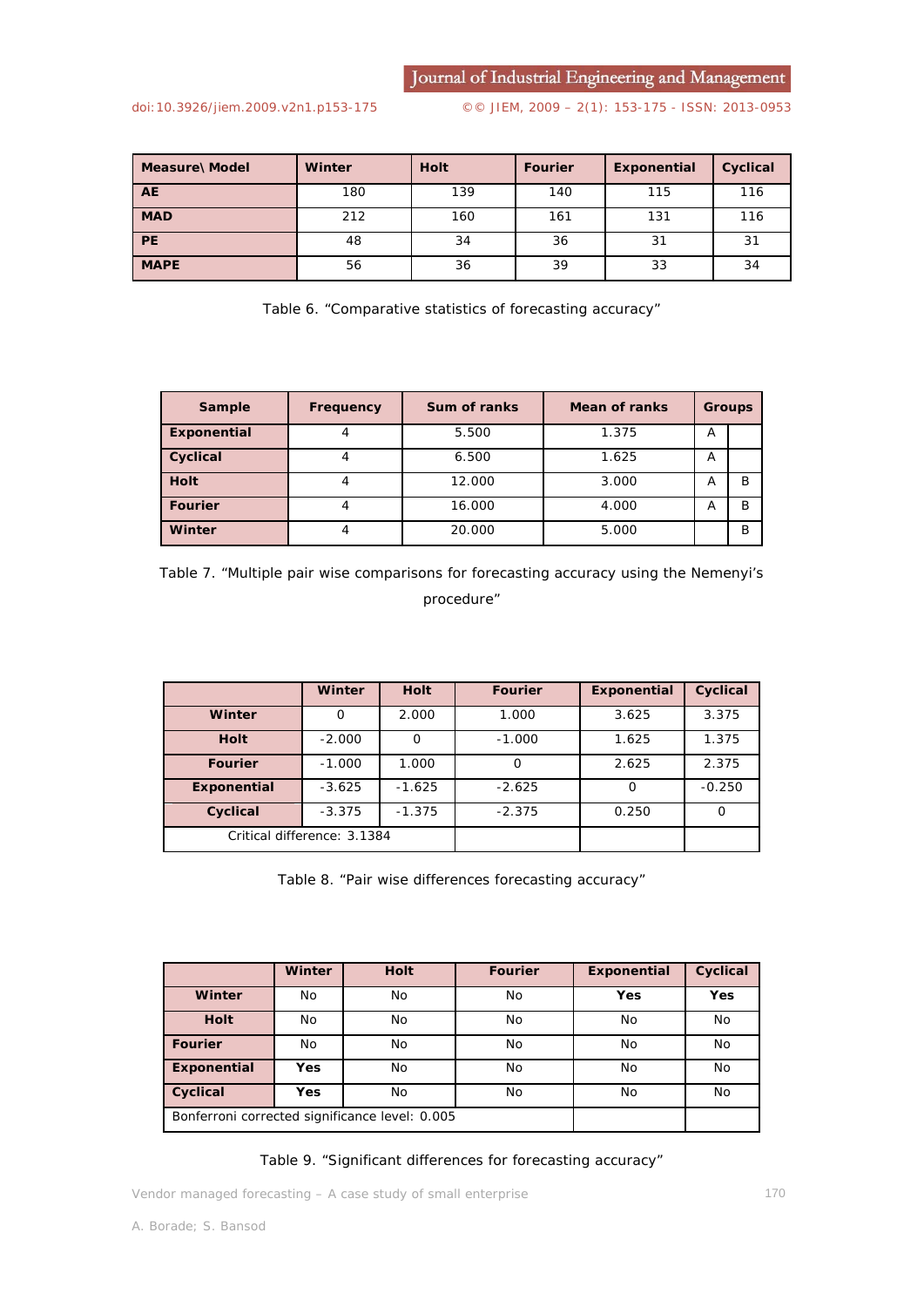| T.S Range\Model | Winter | <b>Holt</b> | <b>Fourier</b> | Exponential | Cyclical |
|-----------------|--------|-------------|----------------|-------------|----------|
| <b>From</b>     | $-20$  | $-38$       | $-63$          | $-137$      | -73      |
| To.             | 65     | 15          | 260            | 23          |          |

| Table 10. "Tracking signal range" |  |
|-----------------------------------|--|
|                                   |  |

| <b>Sample</b>  | Frequency | <b>Sum of ranks</b> | <b>Mean of ranks</b> | <b>Groups</b> |
|----------------|-----------|---------------------|----------------------|---------------|
| Exponential    | 2         | 3.000               | 1.500                | A             |
| <b>Holt</b>    | 2         | 5.000               | 2.500                | $\mathsf{H}$  |
| Cyclical       | っ         | 6.000               | 3.000                | Α             |
| Winter         |           | 8.000               | 4.000                | n             |
| <b>Fourier</b> |           | 8.000               | 4.000                | Ħ             |

Table 11. "Multiple pair wise comparisons for tracking signal range using the Nemenyi's procedure"

|                             | Winter   | <b>Holt</b> | <b>Fourier</b> | Exponential | Cyclical |
|-----------------------------|----------|-------------|----------------|-------------|----------|
| Winter                      | $\Omega$ | 1.500       | 0.000          | 2.500       | 1.000    |
| <b>Holt</b>                 | $-1.500$ | $\Omega$    | $-1.500$       | 1.000       | $-0.500$ |
| <b>Fourier</b>              | 0.000    | 1.500       | O              | 2.500       | 1.000    |
|                             |          |             |                |             |          |
| Exponential                 | $-2.500$ | 1.000       | $-2.500$       | $\Omega$    | $-1.500$ |
| Cyclical                    | $-1.000$ | 0.500       | $-1.000$       | 1.500       | ∩        |
| Critical difference: 4.4383 |          |             |                |             |          |

Table 12. "Pair wise differences for tacking signal"

| <b>Measure</b>         | 2004-05 | 2005-06 | 2006-07 |
|------------------------|---------|---------|---------|
| <b>Demand Variance</b> | 25%     | 38%     | 24%     |
| <b>Inventory Cost</b>  | 813051  | 708645  | 697749  |
| CSI                    | 0.771   | 0.283   | 0.4021  |

Table 13. "Effects of VMI adoption"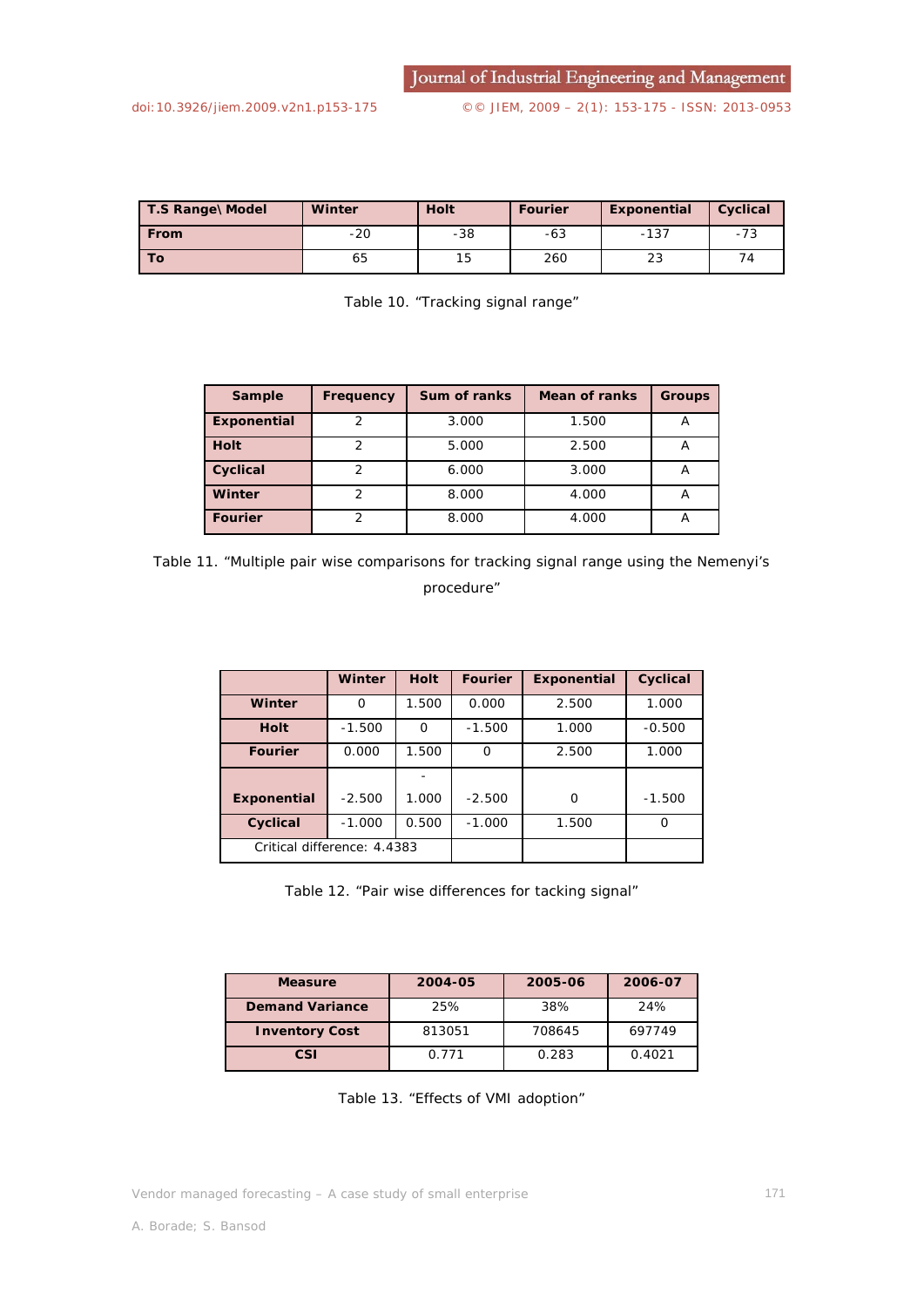## **References**

- Alon, I., Qi, M., & Sadowski, R.J. (2001). Forecasting aggregate retail sales: a comparison of artificial neural networks and traditional methods. *Journal of Retailing and Consumer Services,* 8, 147-156.
- Biegel, J.E. (1987). *Production Control A Quantitative Approach*, Prentice Hall India Ltd., Delhi.
- Box, G.E.P., Jenkins, G.M., & Reinsel, G.C. (2004). *Time Series Analysis Forecasting and Control*. Pearson Education Asia: Delhi.
- Chang, P.C., Wang, Y.W., & Tsai, C.Y. (2005). Evolving neural network for printed circuit board sales forecasting*. Expert System with Applications*, 29, 83-92.
- Chang, P.C., Lai, C.Y., & Lai K.R. (2006). A hybrid system by evolving case-based reasoning with genetic algorithm in wholesaler's returning book. *Decision Support Systems*, 42, 1715–1729.
- Chang, P.C., & Wang, Y.W. (2006). Fuzzy Delphi and back- propagation model for sales forecasting in PCB industry. *Expert Systems with Applications*, 30, 715–726.
- Chang, K.K. (2005). Applying Fourier Transform and Linear Time Invariant Analysis to Brain Imaging Data, Project for Machine Learning. Retrieved September 10<sup>th</sup> from www.cs.cmu.edu/~kkchang/paper/Chang.2005.10-701.brainImaging.rtf
- Chopra, S., & Meindl, P. (2001). *Supply Chain management: Strategy, Planning and Operation*. Pearson Education: Asia, Delhi.
- Chu, C.W., & Zhang, G.P. (2003). A comparative study of linear and nonlinear models for aggregate retail sales forecasting*. International Journal of Production Economics*, 86, 217–231.
- Dekker, M., Donselaar, K., & Ouwehand, P. (2004). How to use aggregation and combined forecasting to improve seasonal demand forecasts. *International Journal Production Economics*, 90, 151–167.
- Disney, S.M., & Towill, D.R. (2003). Vendor-managed inventory and bullwhip reduction in a two-level supply chain. *International Journal of Operations & Production Management*, 23 (6), 625-651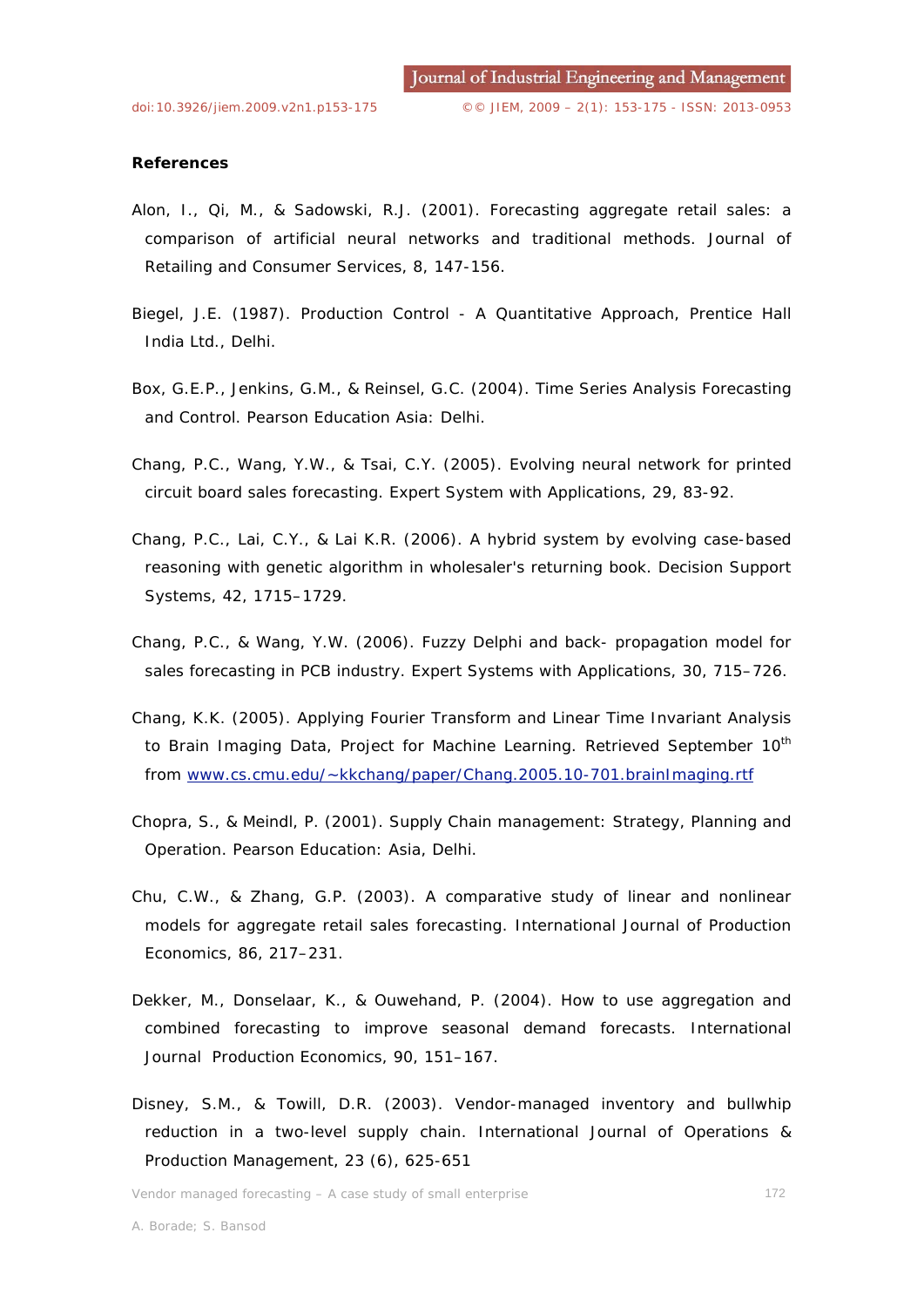- Frees, E.W., & Miller, T. W. (2004). Sales forecasting using longitudinal data models. *International Journal of Forecasting*, 20, 99–114.
- Garcia, S., & Herrera, F. (2008). An Extension on "Statistical Comparisons of Classifiers over Multiple Data Sets" for all Pairwise Comparisons. *Journal of Machine Learning Research*, 9, 2677-2694.
- Harrison, P.J. (1965). Short term demand forecasting. *Applied Statistics*, 14, 102- 139.
- Haq, A., & Kannan, G. (2006). Effect of forecasting on the multi echelon distribution inventory supply chain cost using neural network, genetic algorithm and particle swarm optimization. *International Journal of Services Operations and Informatics*, 1(1/2), 1-22.
- Holt, C.C., Modigliani, F.J., Muth, F., & Simon, H.A. (1963). *Planning Production, Inventories and Work Force*, Prentice Hall, Englewood Cliffs, N.J.
- Hsu, P.H., Wang, C.H., Shyu, J.Z., & Yu, H.C.(2002). A litterman BVAR approach for production forecasting of technology industries. *Technological Foresating and Social Change*, 70, 67-82.
- Jung, S., Chang, T.W, Sim, E., & Parl, J. (2004). Vendor *Managed* Inventory and Its Effect in the Supply Chain , *Asia Sim LNAI 3398*, 545–552
- Krajewski, L.J., & Ritzman,R.P. (2000). *Operations Management Strategy and Analysis*. Pearson Education Asia: Delhi.
- Kurawarwala, A.A., & Matsuo, H. (1998). Product growth models for medium-term forecasting of short life cycle products. *Technological Forecasting and Social Change*, 57, 169-196.
- Lee, H.L., & Whang, S. (2000). Information sharing in a supply chain. *International Journal of Technology Management*, 20, 373-387.
- Raveh, A., & Tapiero, C.S. (1980). Finding common seasonal patterns among time series. *Journal of Econometrics*, 12, 353–363
- Rudberg, M., Klingenberg, M., & Kronhamn, K. (2002). Collaborative supply chain planning. *Integrated Manufacturing System*, 13 (8), 596-610.

Vendor managed forecasting – A case study of small enterprise 173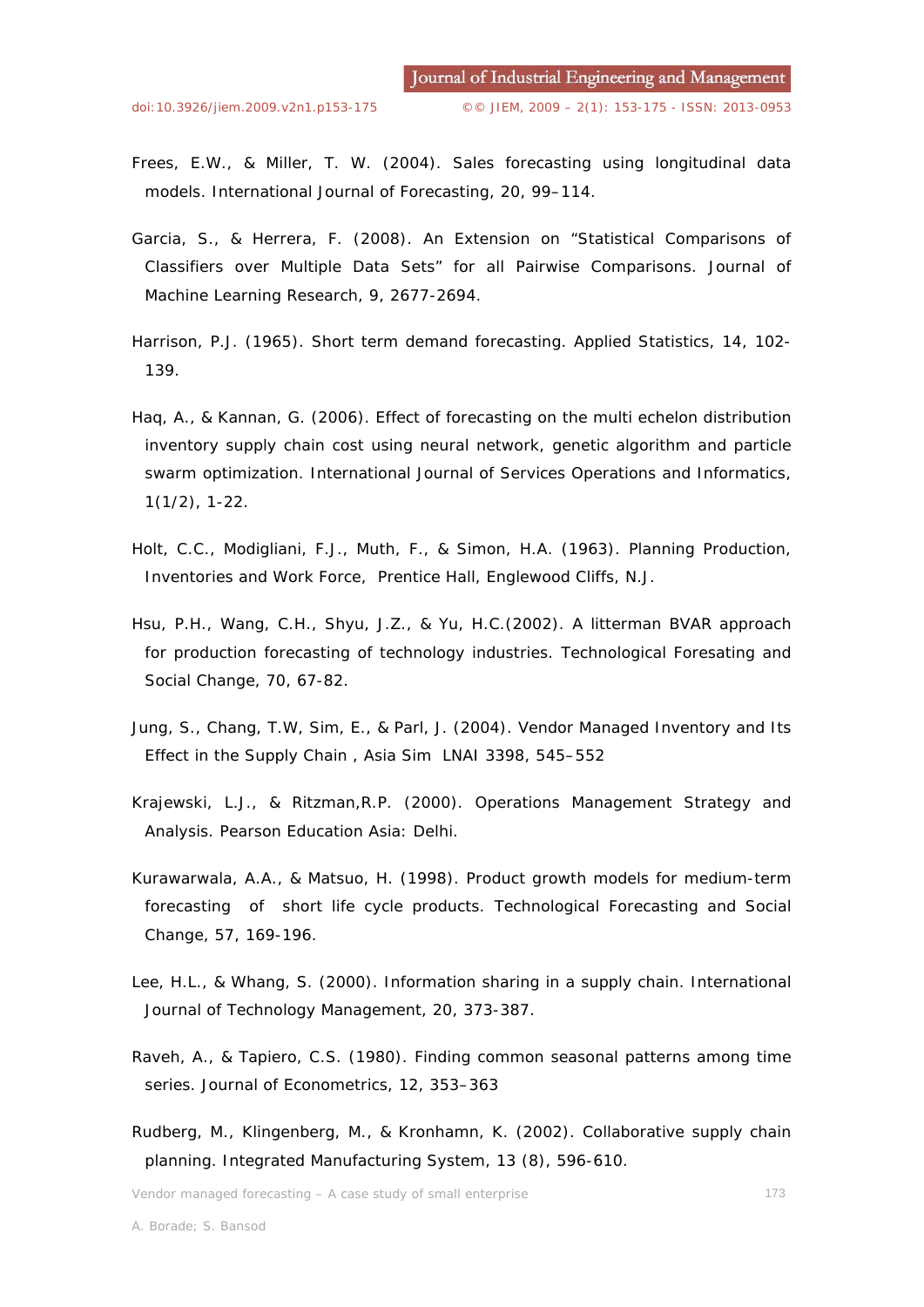- Sharda, R., & Patil, R. (1992). Connectionist approach to time series prediction; an empirical test. *Journal of Intelligent Manufacturing*, 3, 317-323.
- Sharma, M.K., & Bhagwat, R. (2005). Practice of information systems Evidence from select Indian SMEs. *Journal of Manufacturing Technology Management*, 17(2), 199-223.
- Sinha, R.K., & Basu, S. (1998). Quality of customer service in supply chain system: a diagnostic study. *International Journal of Quality and Reliability Management*, 15 (9/9), 844-859.
- Snyder, R.D, Koehler, A.B., Hyndman, R.J., & Or, J.K. (2004). Exponential smoothing models: Means and variances for lead-time demand .*European Journal of Operational Research*, 158, 444-455.
- Thomassey, S.T., & Fiordaliso, A. (2006). A hybrid sales forecasting system based on clustering and decision trees. *Decision Support Systems*, 42, 408– 421.
- Tseng , F.M., Yu, H.C., & Tzeng, G.H. (2001). Applied hybrid grey model to forecast seasonal time series*. Technological Forecasting and Social Change*, 67, 291-302.
- Tyan J., & Wee, H. (2003). Vendor managed inventory: a survey of the Taiwanese grocery industry. Journal of Purchasing & Supply Management, 9(1), 11-18
- Wang, T.Y., & Huang, C.Y. (2007). *Improving forecasting performance by employing the Taguchi method*. *European Journal of Operational Research*, 176, 1052–1065.
- Winklhofera, H., & Diamantopoulos, A. (2003). A model of export sales forecasting behaviour and performance: development and testing. *International Journal of Forecasting*, 19, 271–285.
- Yelland, P.M. (2006). Stable seasonal pattern models for forecast revision: A comparative study. *International Journal of Forecasting*, 22, 799–818.
- Zhao, X., Xie, T., & Zhang, W.J. (2003). The impact of information sharing and ordering co-ordination on supply chain performance. *Supply Chain Management An International Journal*, 7(1), 24-40.